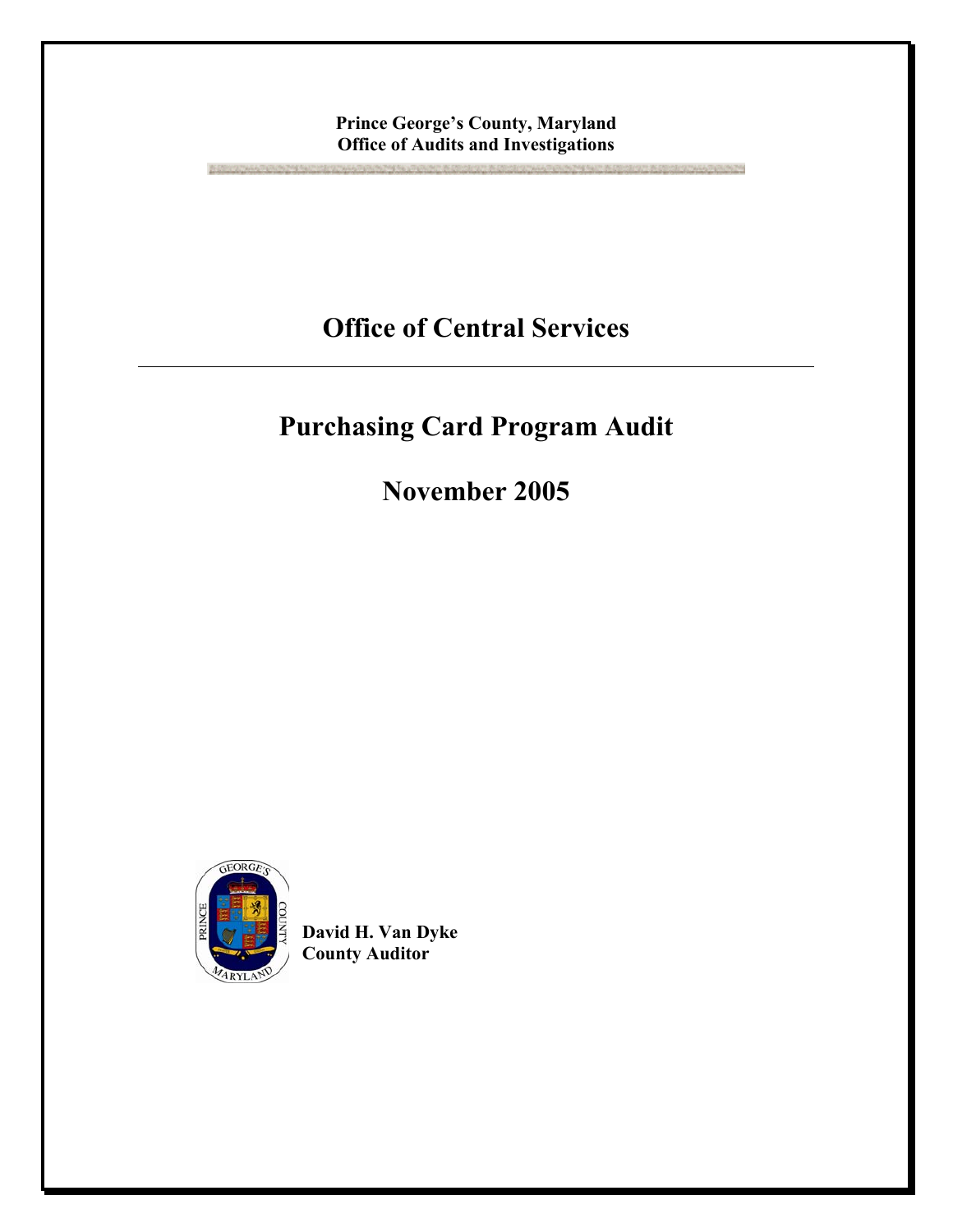#### **TABLE OF CONTENTS**

## **PAGE**

# Letter of Transmittal Purchasing Card Program Audit Report………….……………………………… 2-19 Procurement Card User Agency Pre-Audit Questions………………………..Appendix A Summary of Findings – FY2004 Transactions………………………………..Appendix B Spending By Agency FY 2004………………………………………………..Appendix C Purchase Request Form (PRF)………………………………………………...Appendix D Agency Responses……………………………………………………………..Appendix E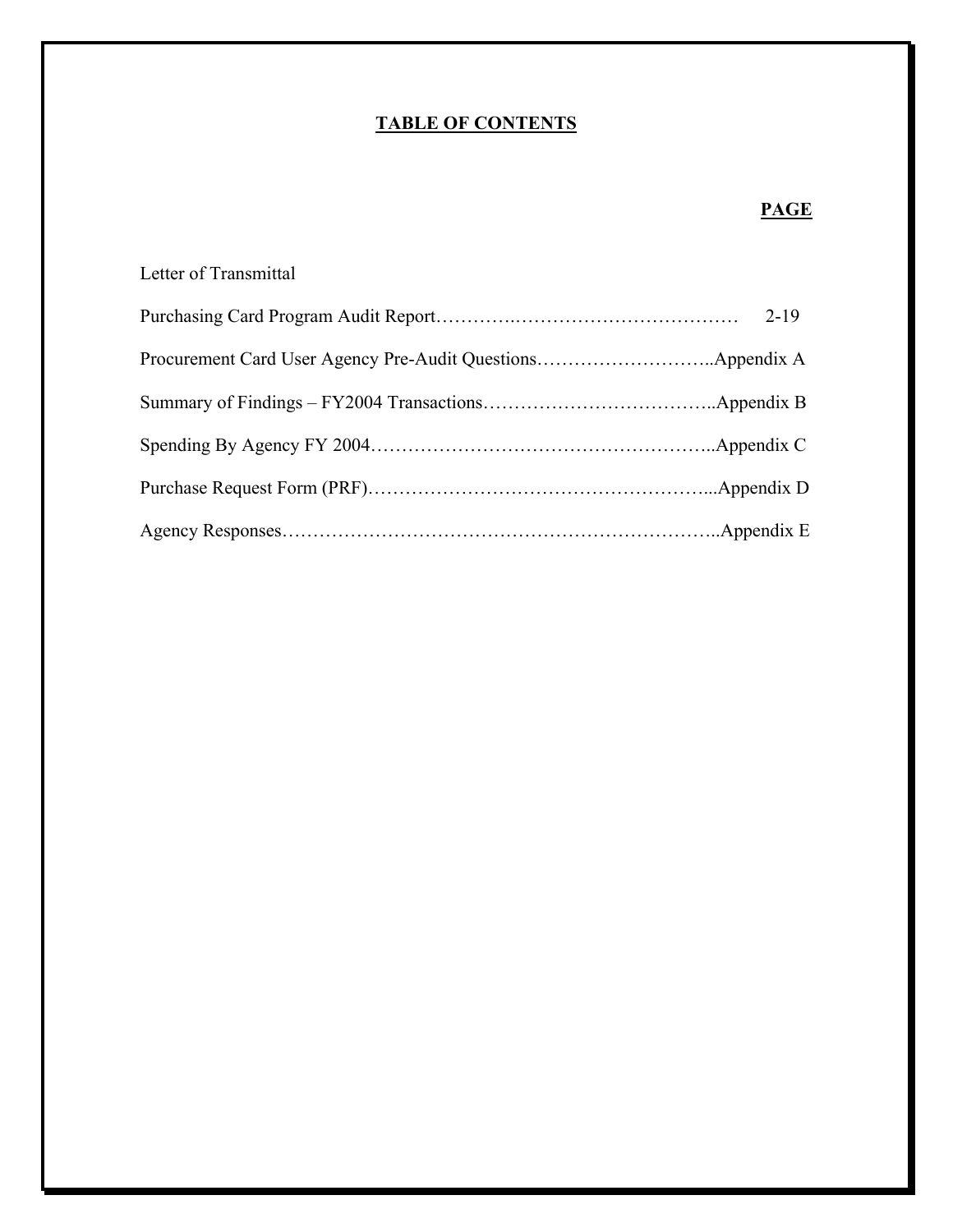November 2005

The County Council and County Executive of Prince George's County, Maryland

We have conducted a performance audit of the

#### **OFFICE OF CENTRAL SERVICES' PURCHASING CARD PROGRAM**

in accordance with the requirements of Article III, Section 313, of the Charter for Prince

George's County, Maryland. Our report is submitted herewith.

We have discussed the contents of this report with appropriate personnel of the Office of Central Services, and wish to express our sincere gratitude to them for the cooperation and assistance extended to us during the course of this engagement.

> David H. Van Dyke, CPA County Auditor

 Stephen J. McGibbon, CPA, CIA Associate County Auditor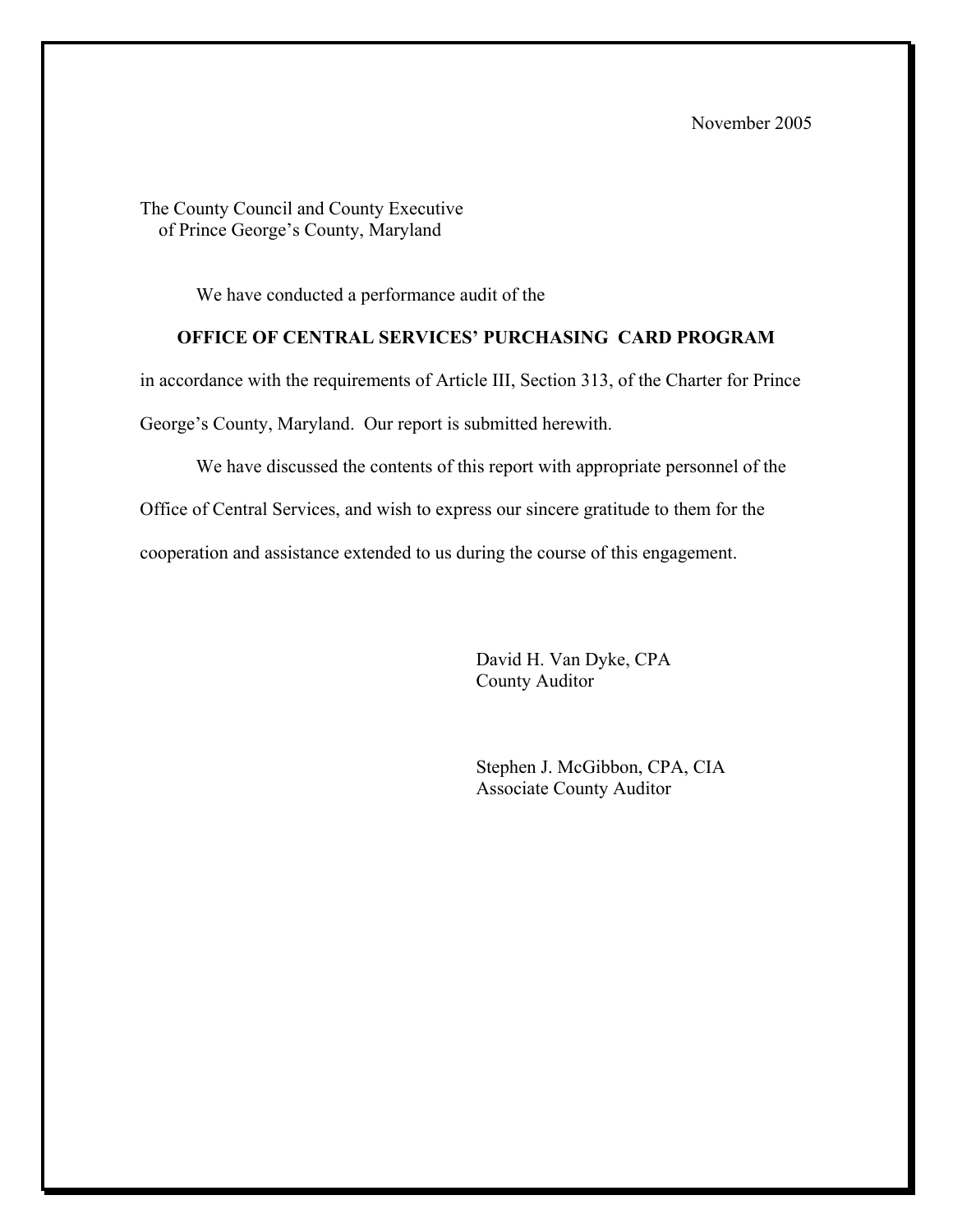## **Results In Brief**

l

The Purchasing Card Program (Program) offers many benefits including the reduction of paperwork, prompt payment to vendors and a more efficient purchasing experience for County agencies. However, a weak overall control environment and breakdowns in key internal control activities leaves the County vulnerable to the potential for fraudulent purchases, or other abusive or questionable purchases. As of October 2004, the use of purchasing cards have increased in the dollar amount spent and the number of transactions by 163 percent and 98 percent respectively, since its first complete year of use in fiscal year 2000. As such, the emphasis on internal controls is critical for the continued effectiveness and credibility of the program. Effective internal controls provide increased assurance that the individual transactions are for authorized purposes.

During our testing of the Program we found widespread non-compliance with the audit requirements for the Program which call for semi-annual audits by each participating agency, and periodical audits by the Purchase Card Program Administrator. We also discovered that policies and procedures did not adequately address how spending limits should be determined for assigned cardholders. Instead, spending limits were often set at the maximum allowed even though it was more than needed for certain agencies. We found cards that were assigned to agencies that were under-utilized (used less than once a month), or assigned to individuals that were no longer employed by the County. In addition, we discovered that the span of control of personnel responsible for oversight of cardholders' usage was beyond their capacity to manage. Our audit also revealed incidents where records needed to support cardholder's purchases were not retained or did not support the amount charged by the vendor.

The oversight controls of the Program are not a Countymanagement priority and, as a result, are not being enforced. Oversight is a critical element for the success and the integrity of the Program and we have therefore made several recommendations for its improvement throughout this report.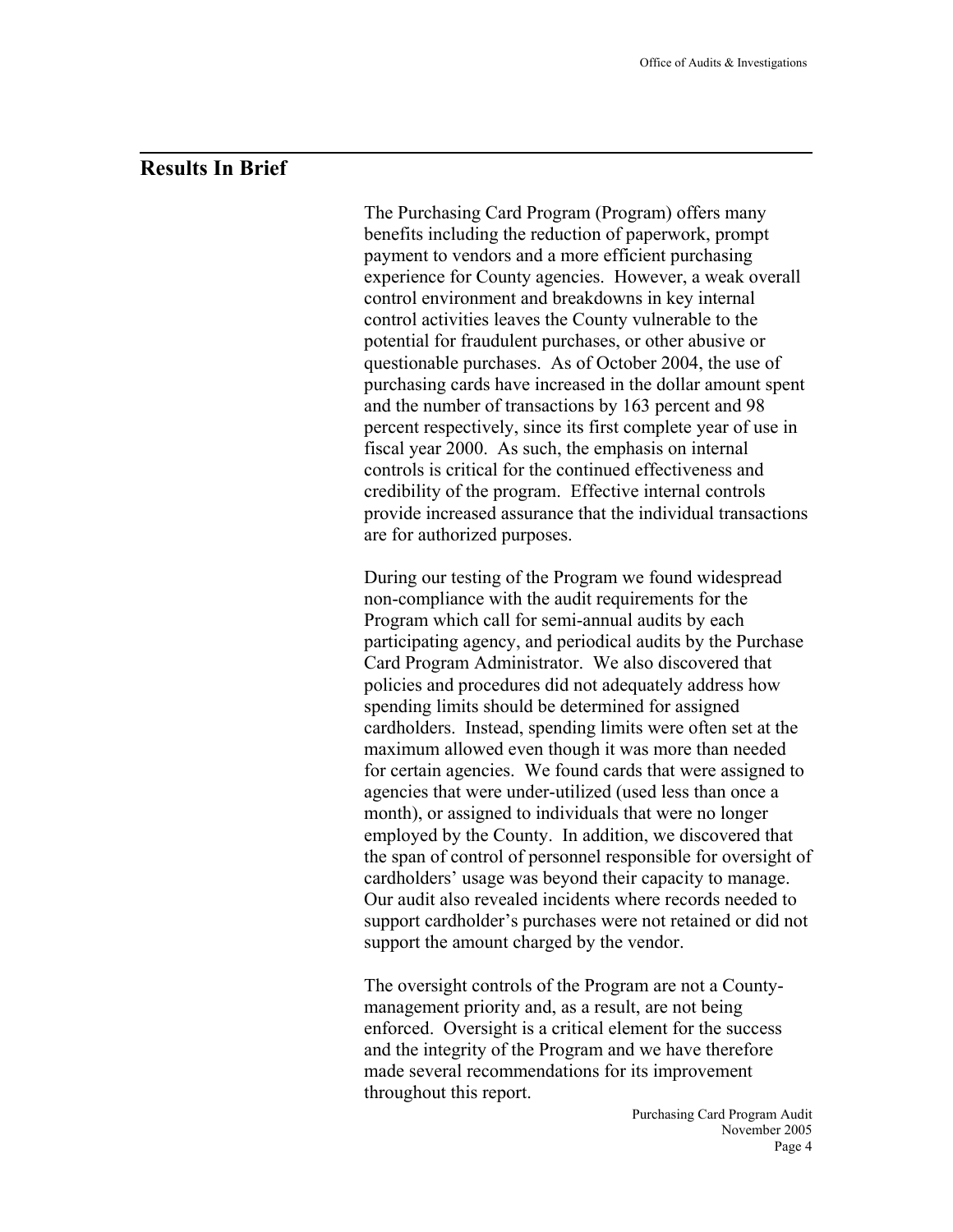## **Background**

l

The Purchasing Card Program (Program) was initiated by the County in January 1997 as a pilot program, and is administered by the Office of Central Services. The Program was fully deployed (or at least available) to all County agencies in fiscal year 2000. As stated in the Purchase Card Program Manual (Program Manual) the purpose of the program was to streamline and simplify the process of making small purchases. The program reduces transaction costs, facilitates timely acquisition of materials and supplies, and automates data flow for accounting purposes. Further, it reduces the need to process vendor invoices and issue checks. It was designed as an alternative to a variety of processes including petty cash, check requests, and low dollar purchase orders.

The Program Manual sets forth the applicable ethics and standards of conduct that Program participants are expected to comply with. It also states that the cardholders are personally liable for any non-approved purchases incurred on a participant's card. Additionally, the Program Manual itemizes certain control mechanisms that govern the usage of cards and the overall administration of the program.

The Purchasing Card Program is directed by the Purchase Card Program Administrator (Program Administrator), who is appointed by and reports to the Director of Central Services. Figure 1 depicts an overview of the management structure of the Program.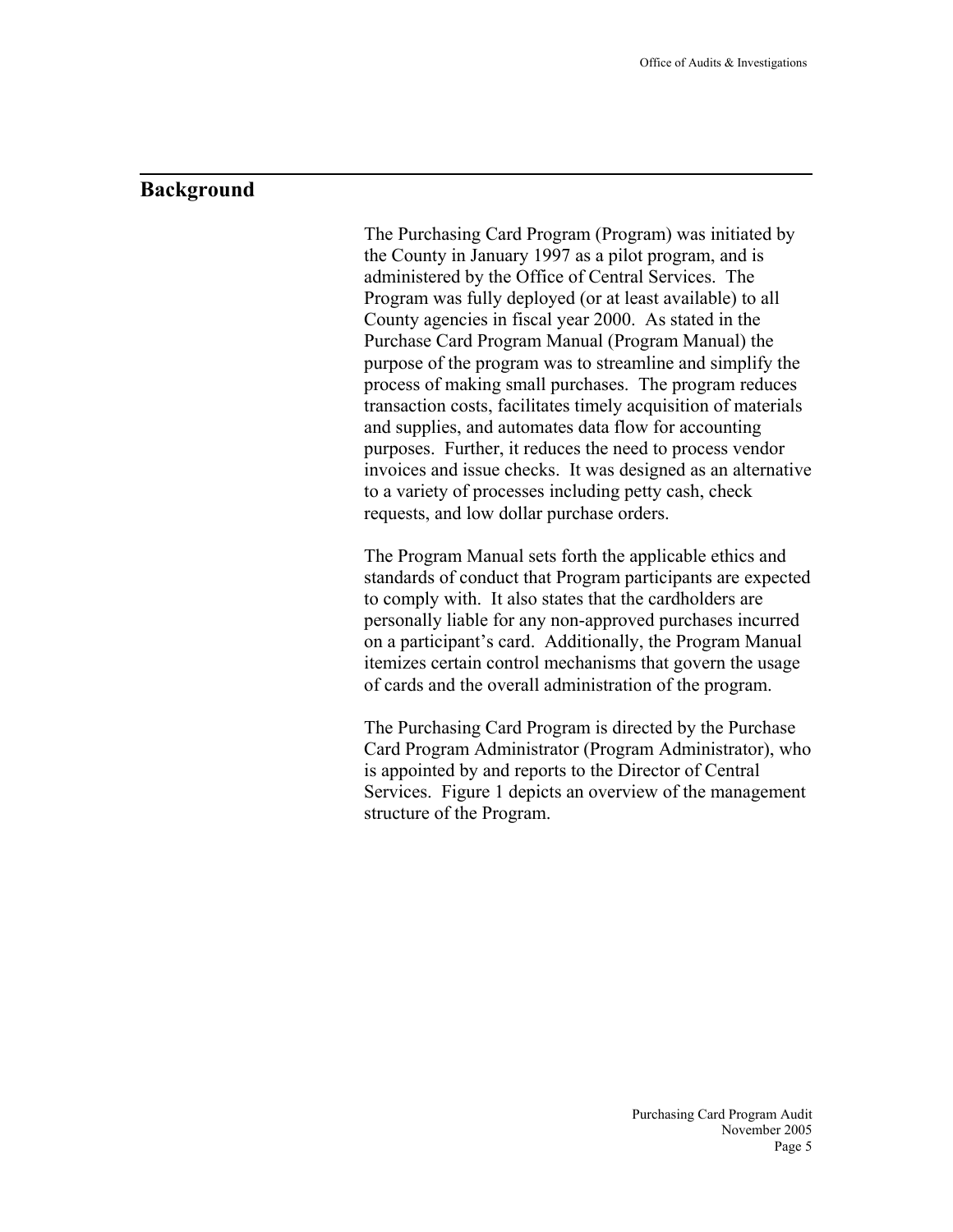

#### **Figure 1: Purchase Card Program Management Structure**

The Program Administrator acts as the County's representative to the financial institution that services the County's Purchasing Card Program. The Program Administrator also helps to develop and enforce policies and procedures pertaining to the Program; reviews and approves agency's purchase card requests; helps develop and implement an appropriate training program for County personnel participating in the Program; and is responsible for the general oversight, monitoring, and auditing of the Program.

The Department Head or designee(s) is responsible for the implementation and administration of the Program within their respective agency. Their duties include ensuring that all of their agency's participating staff are properly trained and familiar with all facets of the program; that staff adhere to the rules in the Program Manual; appointing Agency Coordinator(s); providing oversight and control of the agency's program; reviewing all card activity for any Agency Coordinator(s) who is also a cardholder; performing audits of purchasing card activity within their department; and adopting and maintaining agency-specific Standard Operating Procedures (SOPs) designed to enhance the overall guidelines of the program.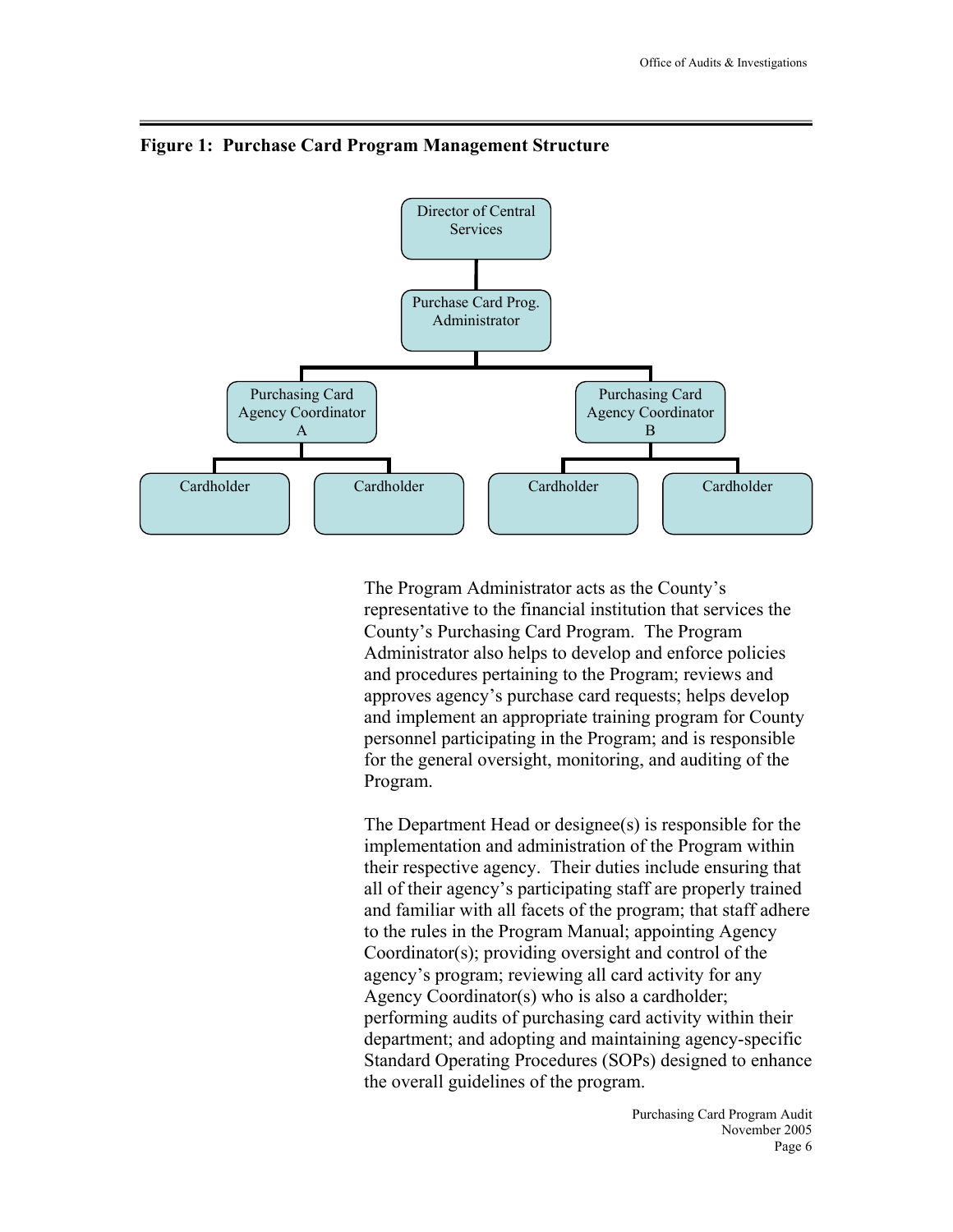The Agency Coordinator(s) is appointed by the Department Head and is responsible for the day-to-day administration of the program at the agency. They ensure that all agency participants are trained and provided with a Program Manual; document the review of all monthly reports and transactions relative to the program; investigate and report in writing any questionable and/or inappropriate purchase card activity to the Department Head and the Program Administrator; and take an annual physical count of all cards assigned to agency and submit inventory to Administrator.

The Cardholder should attend training prior to use of card; sign the Purchase Card Program Agreement; adhere to all program rules and policies; and meet on a scheduled basis to keep abreast of rules.

The purpose of this audit was to (1) assess the adequacy and performance of designed control activities, (2) determine adherence to policies and procedures, and (3) identify factors inhibiting satisfactory performance and recommend corrective action.

## **Scope Limitation**

In conducting our audit of the County's purchase card activity, our efforts were impaired due to the unavailability of certain requested information. In October 2004, we made the first of several requests of the Program vendor, Bank One, for an electronic data file of all procurement card activity for the Prince George's County program for fiscal years 2003 and 2004. Bank One did not provide the requested electronic data. This hampered our ability to conduct certain data mining procedures that could highlight potential problem activity that would warrant further examination. We had to rely on OCS to provide us with the information they had available – a development that compromised the independence of the source data, and provided us with less information than we requested. Although OCS provided us with an electronic copy of the fiscal year 2004 activity, the agency was not able to provide us with all the procurement card activity for fiscal year 2003.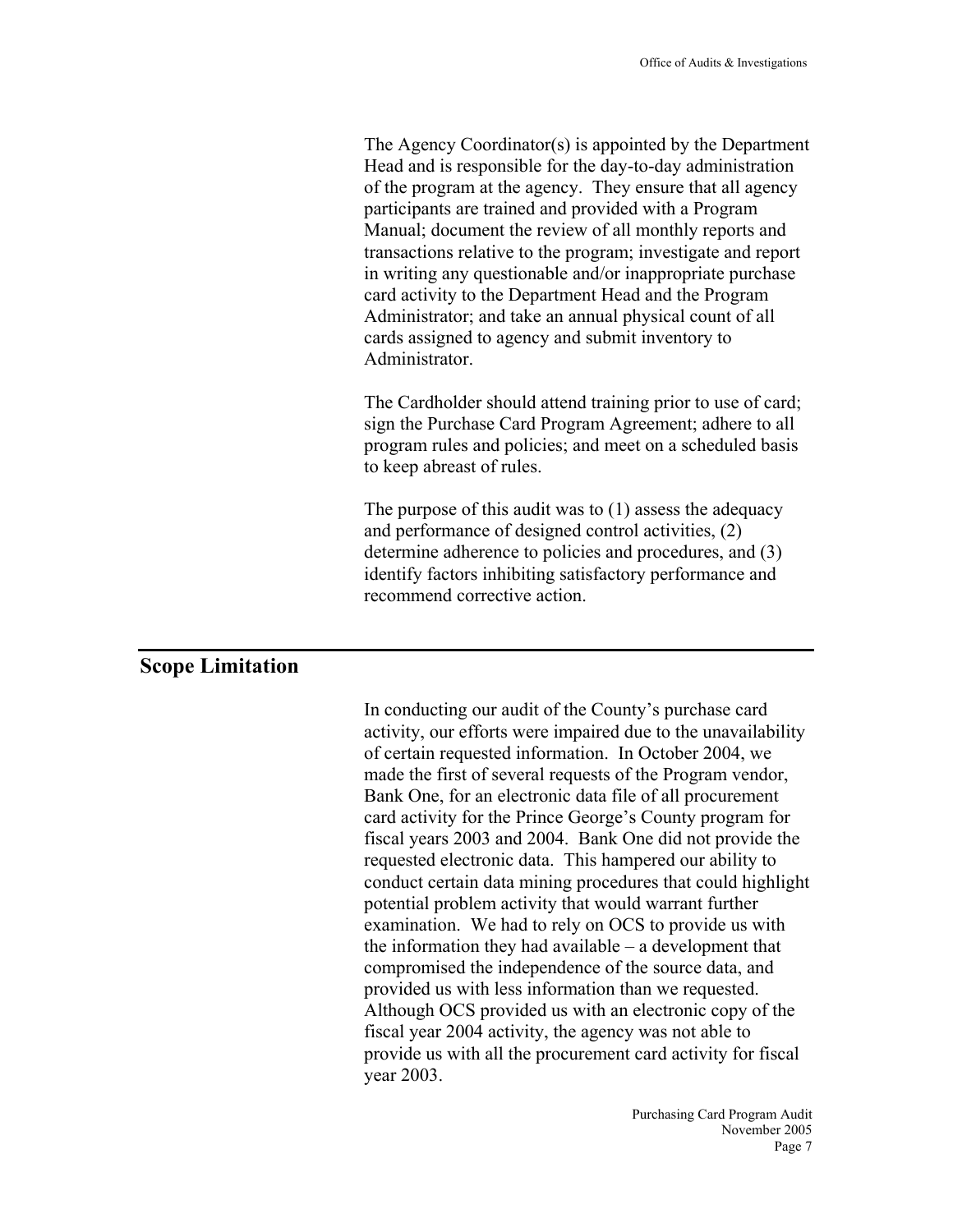A scope limitation may reduce the assurance that the auditor may have that a program is operating effectively, ethically, and efficiently. This scope limitation impacted the timeliness and potentially the conclusions formed on this audit assignment. As such, the resulting findings and comments that follow are based on the limited data that was made available that we were able to examine.

## **Scope & Methodology**

 $\overline{a}$ 

To conduct this audit, we obtained all purchase card activity for fiscal year 2004 from the Office of Central Services, and selected a judgmental sample of agencies to examine (see Table 1). From that sample of agencies, we then selected a random sample of transactions for further examination. We also interviewed senior procurement management officials and reviewed operating procedures and other documents related to the program. We conducted a survey with each selected agency to gain a more specific understanding of how each agency was utilizing the program. 1 (See Appendix A for a sample of the survey questionnaire.) Additionally, we have compiled a summary of all our findings by agency in Appendix B.

Purchasing Card Program Audit  $<sup>1</sup>$  The Office of Central Services (OCS) did not receive a survey questionnaire since the administration of</sup> the overall program resides with this agency and since the intent of the questionnaire was to determine how well program requirements were communicated to, and practiced by, user agencies. Additionally, we conducted our audit entrance conference with OCS and solicited most of the pertinent information during that meeting and received their purchasing card operating procedures as an outcome of that meeting.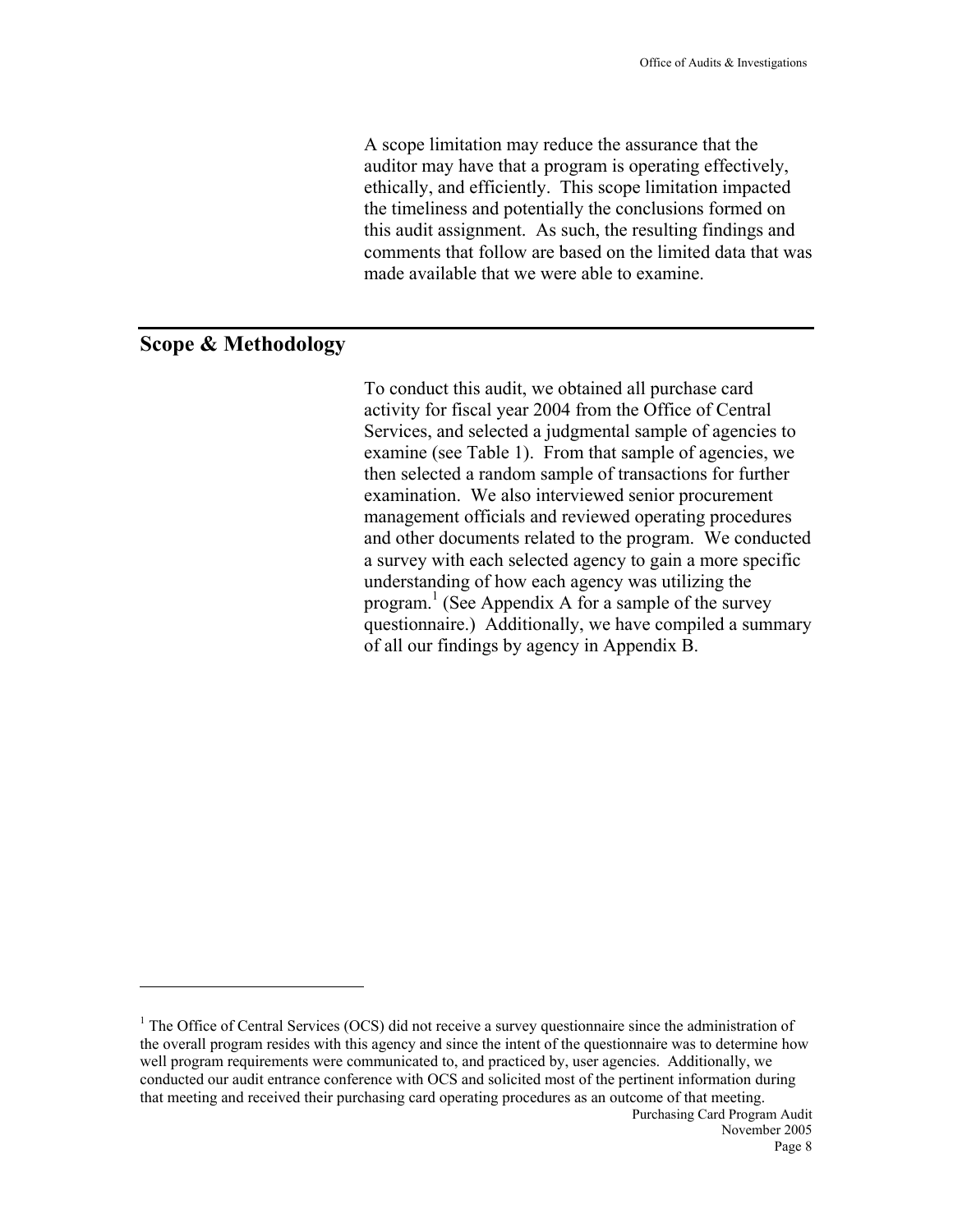| Item $#$                    | <b>Agency Description</b>           | No. of<br>Transactions<br>in FY 2004 | Dollar Amt. of<br>Transactions in<br>FY 2004 | Avg. Dollar<br>Amt. of<br>Transactions in<br>FY 2004 |
|-----------------------------|-------------------------------------|--------------------------------------|----------------------------------------------|------------------------------------------------------|
| 1                           | Police Department                   | 2,207                                | \$1,403,013                                  | \$636                                                |
| $\mathcal{D}_{\mathcal{L}}$ | Fire/EMS Department                 | 4,128                                | \$3,714,609                                  | \$900                                                |
| 3                           | Office of the Sheriff               | 675                                  | \$227,887                                    | \$338                                                |
| 4                           | <b>Health Department</b>            | 4,742                                | \$2,551,716                                  | \$538                                                |
| 5                           | Dept. of Soc. Services              | 396                                  | \$243,911                                    | \$616                                                |
| 6                           | Off. of Central Services            | 11,136                               | \$4,717,827                                  | \$424                                                |
| 7                           | Dept. of Public Works<br>$&$ Transp | 3,807                                | \$1,678,751                                  | \$441                                                |
| 8                           | Dept. of Environ.<br>Resources      | 2,739                                | \$813,133                                    | \$297                                                |

Source: Information provided by the Office of Central Services

## **Weakness of Control Environment**

As evidenced throughout this report, County-management has not fostered a strong internal control environment for the purchase card program. Since the inception of the pilot program in January 1997, the County's program has grown significantly without the attendant emphasis on implementing the controls necessary that would ensure that cards are used for appropriate and non-abusive purchases.

The Government Accountability Office's (GAO) publication addressing standards for internal controls states:

> *"Management and employees should establish and maintain an environment throughout the organization that sets a positive and supportive attitude toward internal control and conscientious management."* (GAO/AIMD-00-21.3.1, November 1999)

Additionally, in the Government Finance Officers Association 2005 edition of the GAAFR (or Blue Book), it states the following about the need for an effective control environment: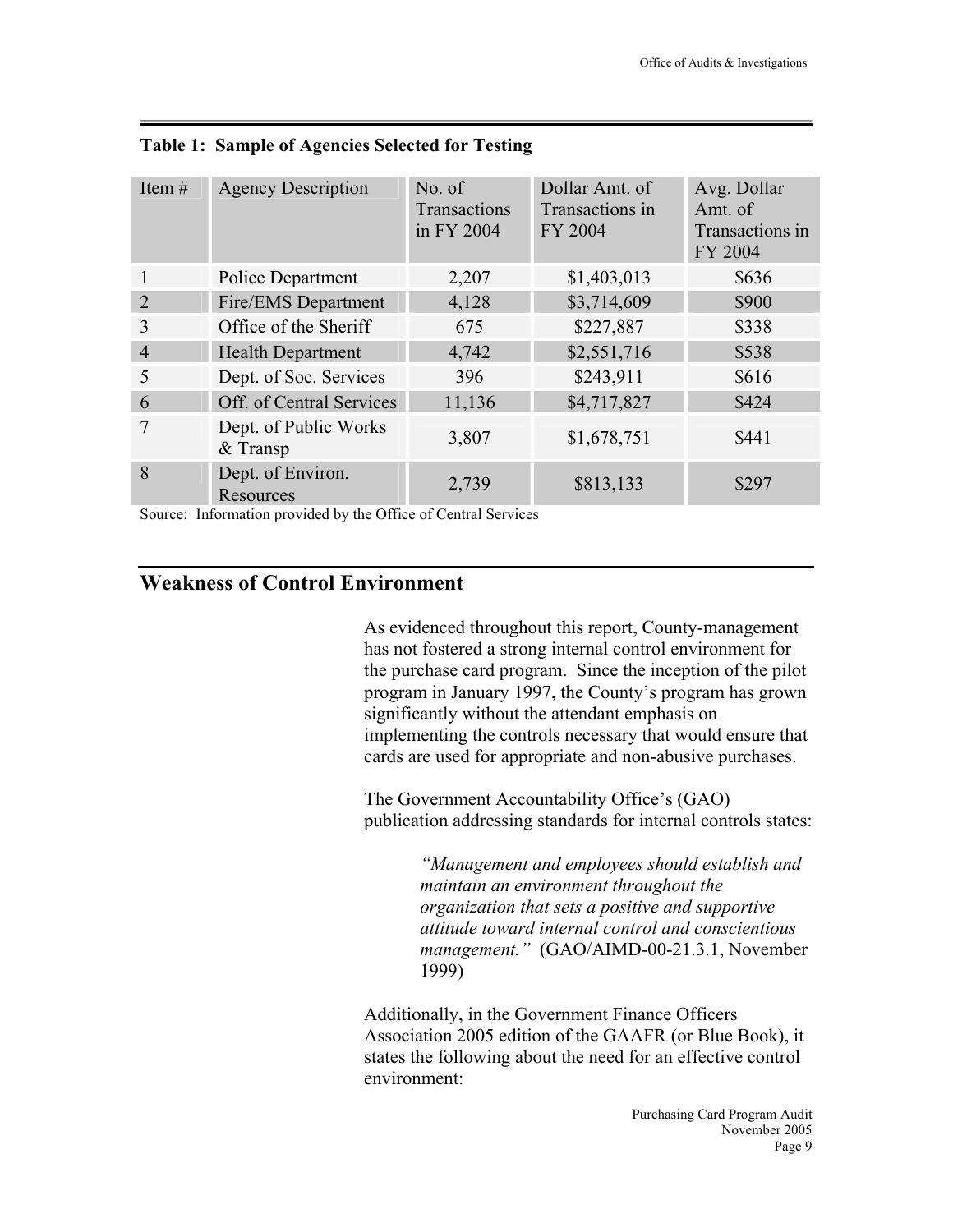*"When management believes that internal control is important to achieving its goals, and it communicates that view to employees at all levels, internal control is likely to function well. Conversely, if management views internal control as unrelated to achieving its objectives, or as an obstacle to that purpose, this attitude almost certainly will be communicated to staff at all levels, despite official statements or policies to the contrary."* 

It is important for management to understand their responsibility in setting the "corporate culture" as it relates to good internal control practices and the agencies adherence to those practices. Although we observed that written policies and procedures were developed by the Office of Central Services for the purchase card program, there was much less emphasis placed on ensuring that agencies complied with those written policies and procedures. (See an example of this is in the section immediately following: Non-Compliance with Audit Requirements.) Management control is concerned with those policies and procedures, their implementation, the reporting of results, and any subsequent revision of the plans. In addition, the lack of emphasis on establishing a good control environment was also demonstrated by the risky "span of control" conditions currently existing in the Program – as discussed later. If the internal control *environment* is not strengthened, then their will be breakdowns in the various internal control *activities*.

#### **Non-Compliance with Audit Requirements**

The participants of the Purchase Card Program are not in compliance with official requirements that semi-annual and other periodic audits be conducted.

The Purchase Card Program Manual sets forth the following requirement:

> *"To ensure the continued success of the Purchase Card Program… Each Department Head will be*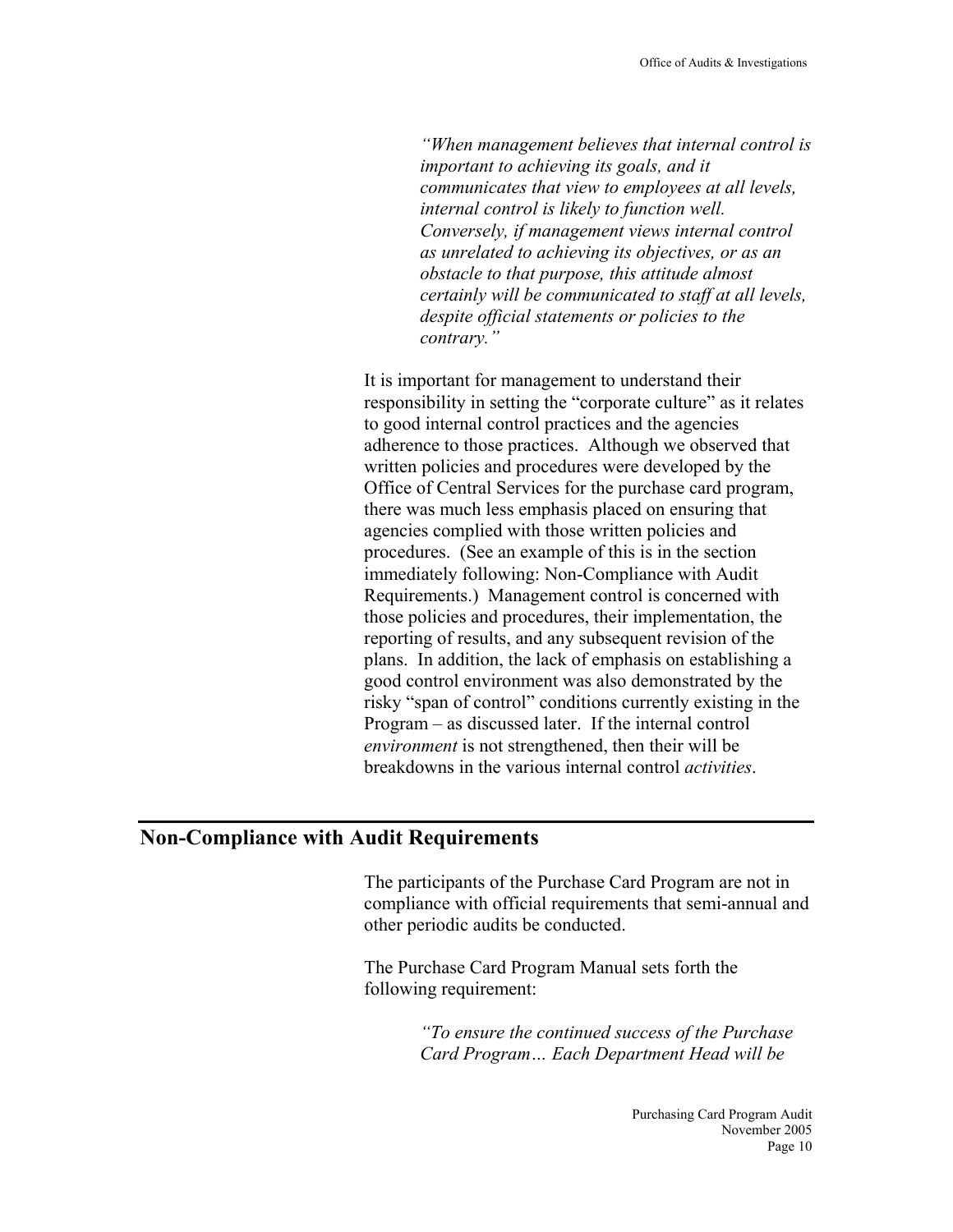*responsible for performing semi-annual audits on purchases made by their cardholders."* 

It further states that:

*"In addition, the Administrator will conduct regularly scheduled audits of the Department's purchase card program."* 

It is our belief that these required semi-annual audits, as well as, the periodic audits by the Purchase Card Program Administrator are a necessary component of this program to ensure the integrity of the program and compliance with its requirements. As discussed later, the span of control problems being experienced by certain agencies and the Program Administrator's function already reduces the level of oversight needed for program transactions. When these required audits are also neglected, then there exists a condition of minimal oversight of the Purchasing Card Program. There was approximately \$19 million spent in this program in FY04 (see Appendix C). Minimal oversight over this level of expenditure is unacceptable.

During our fieldwork we saw no evidence that these audits were being conducted, at the various agency sites.

**We recommend** that the Director of Central Services commences a process to determine the reason why agencies are not complying with the semi-annual audit requirement, and why the Program Administrator is unable to comply with the periodic audit requirement. The Director should then draft a plan to resolve this problem and ensure that this important oversight function will be performed at each County agency, and report back to the County Auditor by April 1, 2006.

## **Spending Limits of Cardholders**

During the course of our examination, we noted that policies and procedures which set forth transaction and spending limits are inadequate.

Although the Purchase Card Program Manual does establish transaction limits (100 per day and 200 a month)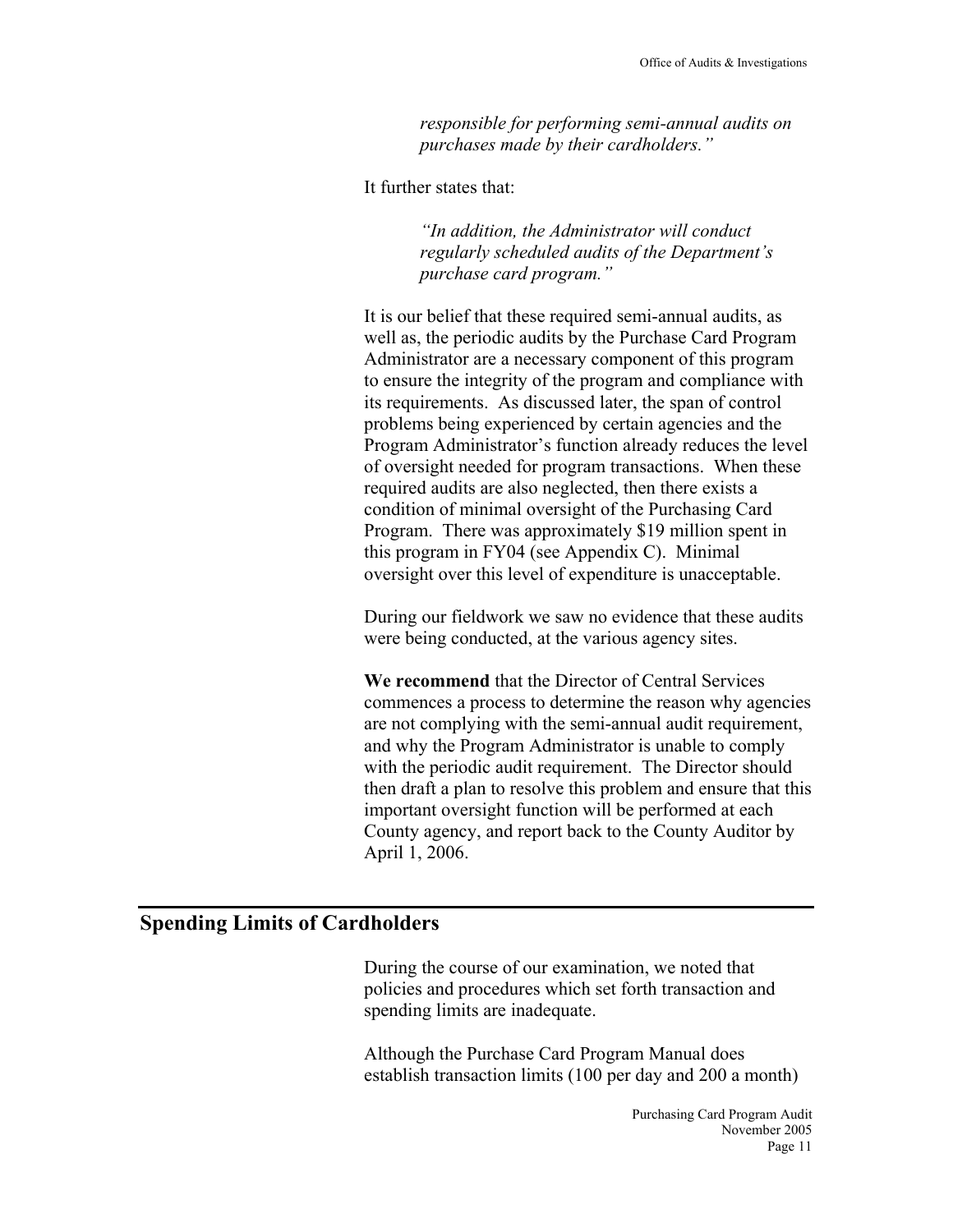and spending limits (\$5,000 per single transaction, and \$25,000 per month), not every cardholder needs to have these upper limits. The limits should be set by determining the intended use of the assigned card. Instead, there were many instances where limits were generally set at the maximum amount permitted.

We observed that the Manual did not provide criteria to guide agency officials in setting the appropriate transaction, daily, and monthly spending limits for their selected cardholders. In addition, we also observed that a number of individuals have multiple credit cards – presumably their needs exceeded the single card spending limit of \$25,000 per month.

In setting transaction and spending limits, agencies should make their determination based on an analysis of agency needs and/or historical spending patterns. Card limits which are higher than that warranted by an agency's usage will pointlessly increase the County's exposure to potentially fraudulent, improper, and abusive purchases. Conversely, card limits which are less than needed result in "split-transactions"; i.e., making multiple payments to pay one invoice or even failure to pay a vendor promptly.

Furthermore, the Manual fails to address the appropriateness of using credit cards to make multiple purchases from a single vendor that aggregates to a large annual dollar amount. Purchases of this type were traditionally made using a blanket purchase order. Permitting credit card purchasing in this manner has the potential both to understate an agency's ongoing financial obligation and to increase the total amount of credit an agency must authorize for its cardholders.

**We recommend** that the Program Administrator require agencies to conduct a review of their cardholder usage, including an analysis of each cardholder's daily and monthly transaction history, and then adjust transaction and spending limits to be more in line with usage patterns.

**We also recommend** that the Office of Central Services review their current policy of issuing blanket purchase orders only when requested by the agency, and establish an expenditure threshold above which blanket purchase orders should be issued in lieu of multiple credit card purchases.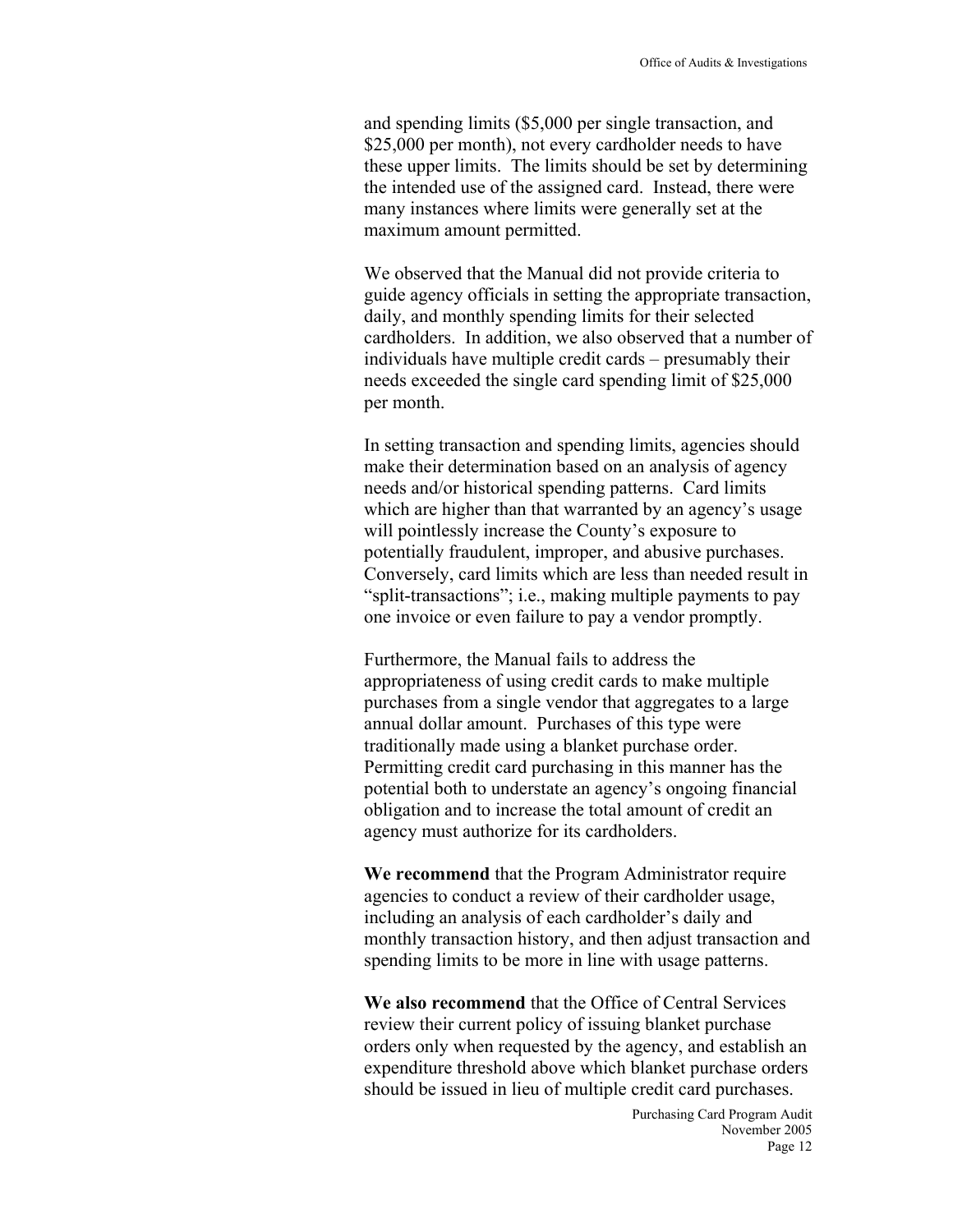(If large dollar levels of purchases are made via credit card – presumably in compliance with a term contract award – there may be a failure to provide actual procurement feedback for contract extensions and future bid estimates.)

## **Controls over Card Utilization**

There is no guidance provided to assist Department Heads or their designees in determining the number of cards that they should assign-out within their agency.

During our audit, we observed that 27 cards had little (less than 10 transactions) or no activity for FY04. We also observed 14 instances where existing accounts were on file for individuals that were no longer employed by the County. Additionally, most of these infrequently used cards had spending limits set at the maximum.

The issuance of cards should be carefully monitored, and a continual reassessing of the need and justification for issued cards are essential tools in controlling the County's exposure in this program. A determination should be made to ascertain whether their activity justifies their continued assignment. Due to change in duties, transfers to other divisions, or other reassignments, the need for an existing card may need to be cancelled. Canceling inactive or low usage purchase cards in a timely manner, is an important control mechanism for the purchase card program.

**We recommend** that the Director of Central Services require the Program Administrator to conduct an immediate analysis of the usage of all purchase cards and follow-up with user agencies on the need for cards that were used less than ten times during the past fiscal year or the latest twelve month period available. Additionally, a similar analysis should be conducted every twelve months thereafter.

**We recommend** that the Director of Central Services develop written procedures to formalize the above recommendation, and to provide guidance to user agencies on when a purchase card would be an appropriate tool for an agency to obtain for their small purchases.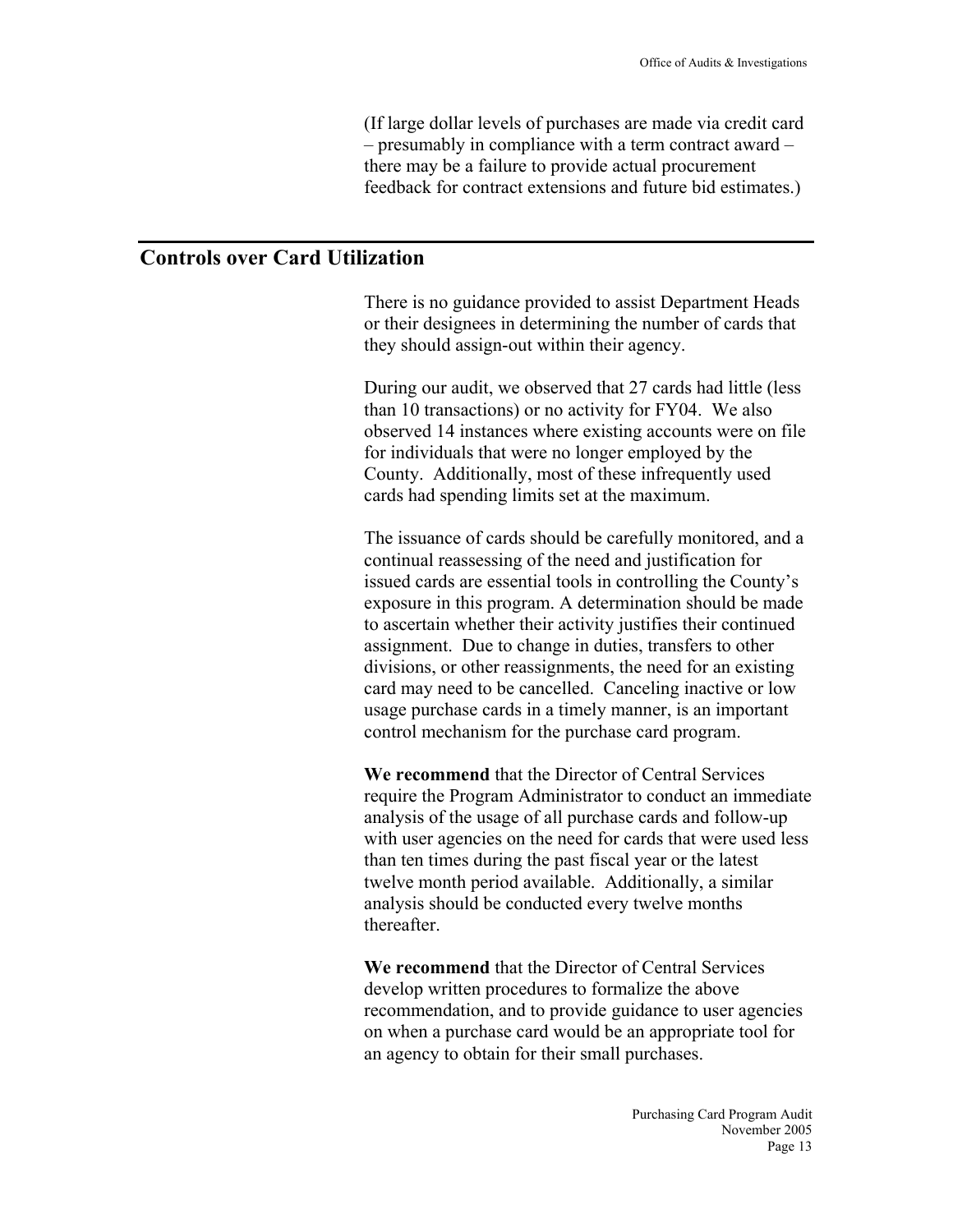## **Program Administrator and Coordinators Span of Control**

During our review, we noted that the span of control assigned to the Purchase Card Program Administrator and to certain Agency Coordinators was unmanageable (see Table 2). Additionally, there are no standard operating procedures available at the agencies that adequately address the span of control range that is appropriate in order for employees to effectively perform their duties.

As an example of the apparent unmanageability of the program, we requested that the Purchase Card Program Administrator and Bank One independently provide us with a listing of purchase card accounts and cardholders, including agency information and credit limits. According to information provided by Bank One, 324 credit cards were active as of December 3, 2004. According to information provided by the Purchase Card Program Administrator, there were only 256 credit cards in use as of September 2004. Our office was able to determine that there were at least 46 additional cardholders with July 2004 through August 2004 transactions. This data discrepancy is troubling, and indicates that the operational demands are likely overwhelming the ability of the Purchase Card Program Administrator's office to adequately maintain records and provide appropriate fiscal oversight.

In order to provide reasonable assurance that program expenditures have adequate oversight and review, the number of cardholders assigned to an Agency Coordinator must be maintained at a level which will allow him/her to effectively supervise the usage of the assigned cardholders. It should also be noted that some cardholders have multiple cards assigned to them. If the number of cardholders assigned to an Agency Coordinator is beyond their capacity to supervise and conduct a detailed review of their activity, then it makes the program more susceptible to inappropriate purchase transactions. This is most applicable to agencies that have a high volume of transactions, e.g. the Office of Central Services, the Fire/EMS Department, and the Health Department.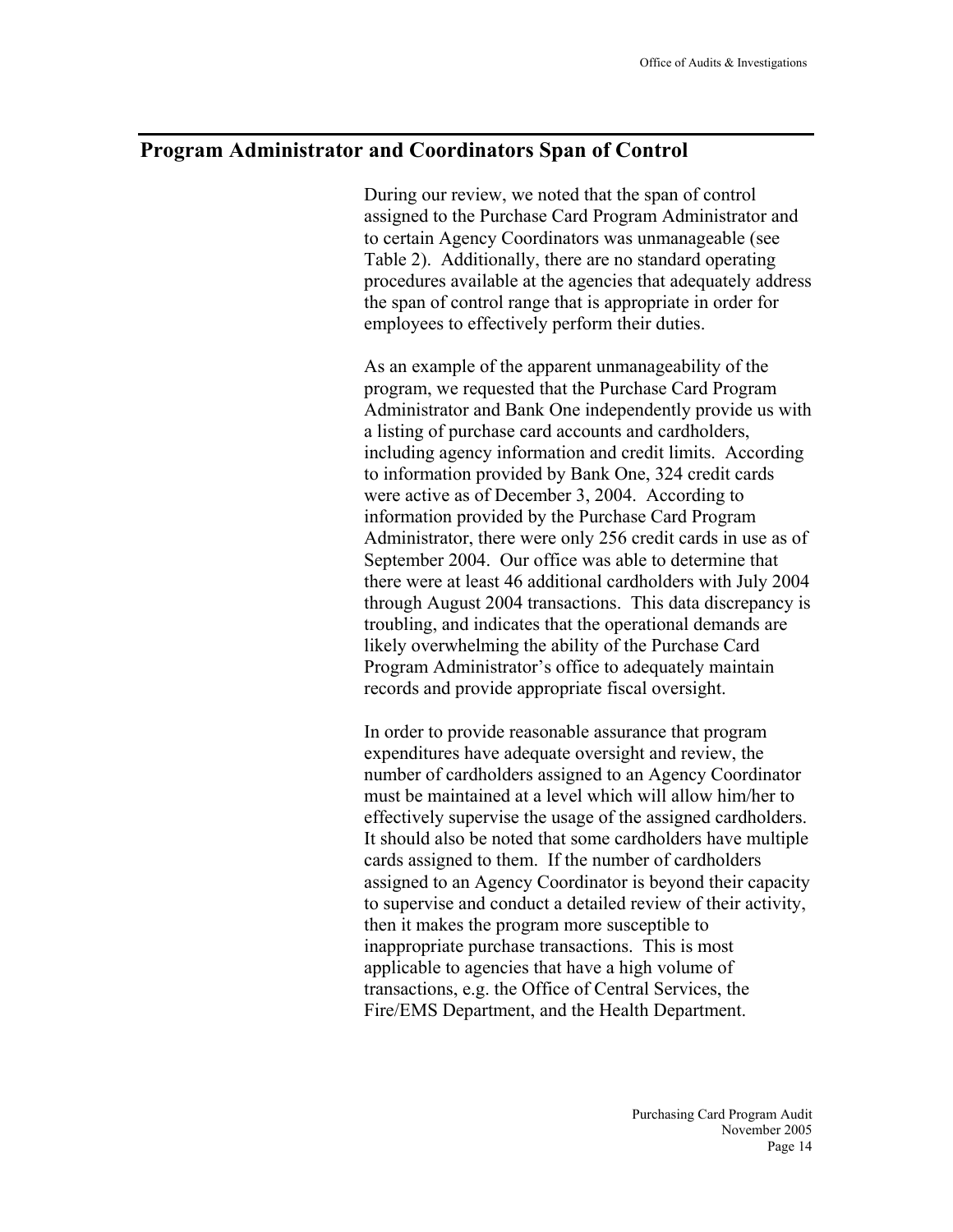| Agency          | Agency<br>Coordinators | $#$ of<br>Cards<br>Used in<br><b>FY04</b> | $#$ of Active<br>Card-holders<br>in FY04 | $#$ of FY04<br>Transactions | \$ Value of<br><b>FY04</b><br>Trans. |
|-----------------|------------------------|-------------------------------------------|------------------------------------------|-----------------------------|--------------------------------------|
| Police          | 1                      | 12                                        | 5                                        | 2,207                       | \$1,403,013                          |
| Department      |                        |                                           |                                          |                             |                                      |
| Fire/EMS        | $\mathbf{1}$           | 22                                        | 13                                       | 4,128                       | \$3,714,609                          |
| Department      |                        |                                           |                                          |                             |                                      |
| Office of the   | 1 <sub>A</sub>         | 6                                         | 5                                        | 675                         | \$227,887                            |
| Sheriff         |                        |                                           |                                          |                             |                                      |
| Health          | $\mathbf{1}$           | 71                                        | 71                                       | 4,742                       | \$2,551,716                          |
| Department      |                        |                                           |                                          |                             |                                      |
| Dept. of Social | 1 <sub>A</sub>         | $\mathbf{1}$                              | 1                                        | 396                         | \$243,911                            |
| <b>Services</b> |                        |                                           |                                          |                             |                                      |
| Off. of Central | $3^{\rm B}$            | 58                                        | 46                                       | 11,136                      | \$4,717,827                          |
| Services        |                        |                                           |                                          |                             |                                      |
| Dept. of Public | $\overline{2}$         | 41                                        | 41                                       | 3,807                       | \$1,678,751                          |
| Works&Transp.   |                        |                                           |                                          |                             |                                      |
| Dept. of Env.   |                        | 32                                        | 30                                       | 2,739                       | \$813,133                            |
| Resources       |                        |                                           |                                          |                             |                                      |

#### **Table 2: Agency Coordinators' Span of Control**

**A** – The same person who serves as the Agency Coordinator is also serving as the Department Head's designee, thus further reducing oversight of purchase card transactions and eliminating the intended segregation of duties required in the Program Manual. This is mitigated somewhat, by the low volume of transactions carried-out by this agency.

**B** – There is an "Agency Coordinator" in (a) Facilities Operations & Maintenance, (b) General Services, and (c) Fleet Management Divisions.

> A similar situation exists with the Program Administrator's office, in that it is not adequately staffed to perform a robust oversight function. The responsibility of the Program Administrator includes developing and enforcing policies and procedures for the program; review purchase card requests; develop and implement training programs; and monitoring, evaluating, and auditing the program. Currently, the Program Administrator has only one assistant, and as such, is unable to perform all the duties assigned to the position. The problem is aggravated because the Program Administrator performs other duties for the Office of Central Services, and therefore this task is only a part of his/her responsibility.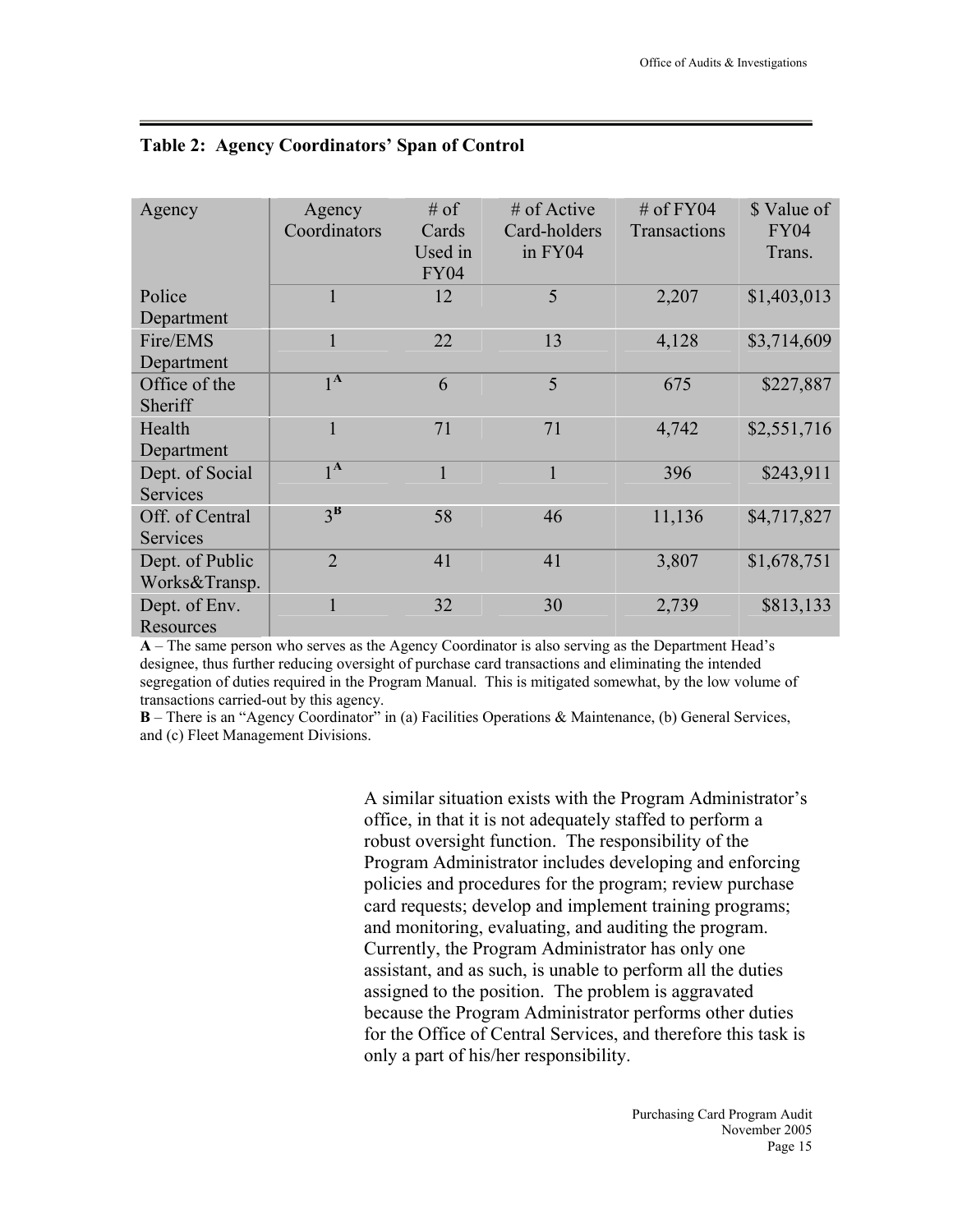If this situation persists, it becomes readily apparent that there is a potential for many purchase card transactions to go unexamined each month. If the growth of this program continues, it exposes the County to an increasing risk of the use of public funds for inappropriate purchases. The Agency Coordinators are the first line of defense against improper purchases by the cardholders, and as such, this function should not be undermined.

**We recommend** that the Director of Central Services take steps to ensure that the Program Administrator function is not encroached upon by other agency responsibilities in order that the function may be carried out as intended in the Purchase Card Program Manual. If the removal of these other responsibilities does not provide the additional time needed to perform the Program Administrator duties, then consideration should be given to hiring additional staff for this function.

**We further recommend** that the Program Administrator develop policy that will address the span of control of Agency Coordinators which will increase the likelihood that these Agency Coordinators will have the capacity to conduct thorough reviews of their assigned cardholders' activity.

## **Agency Coordinator Positions not Commensurate with Level of Responsibility**

During our audit, we noted that the grade and organizational position of the Agency Coordinators varied significantly at the different agencies. In some instances (at four of the eight agencies we reviewed) we noted that the Agency Coordinator responsibility was assigned to a paraprofessional or an entry-level position (grades 17-21), while in other instances it was assigned to a senior-level professional or managerial position (grades 24 and above).

The duties of the Purchasing Card Agency Coordinator as set forth in the Purchase Card Program Manual include investigating and reporting in writing any questionable or inappropriate purchase card activity; counsel employee(s) making inadvertent transaction or processing errors; and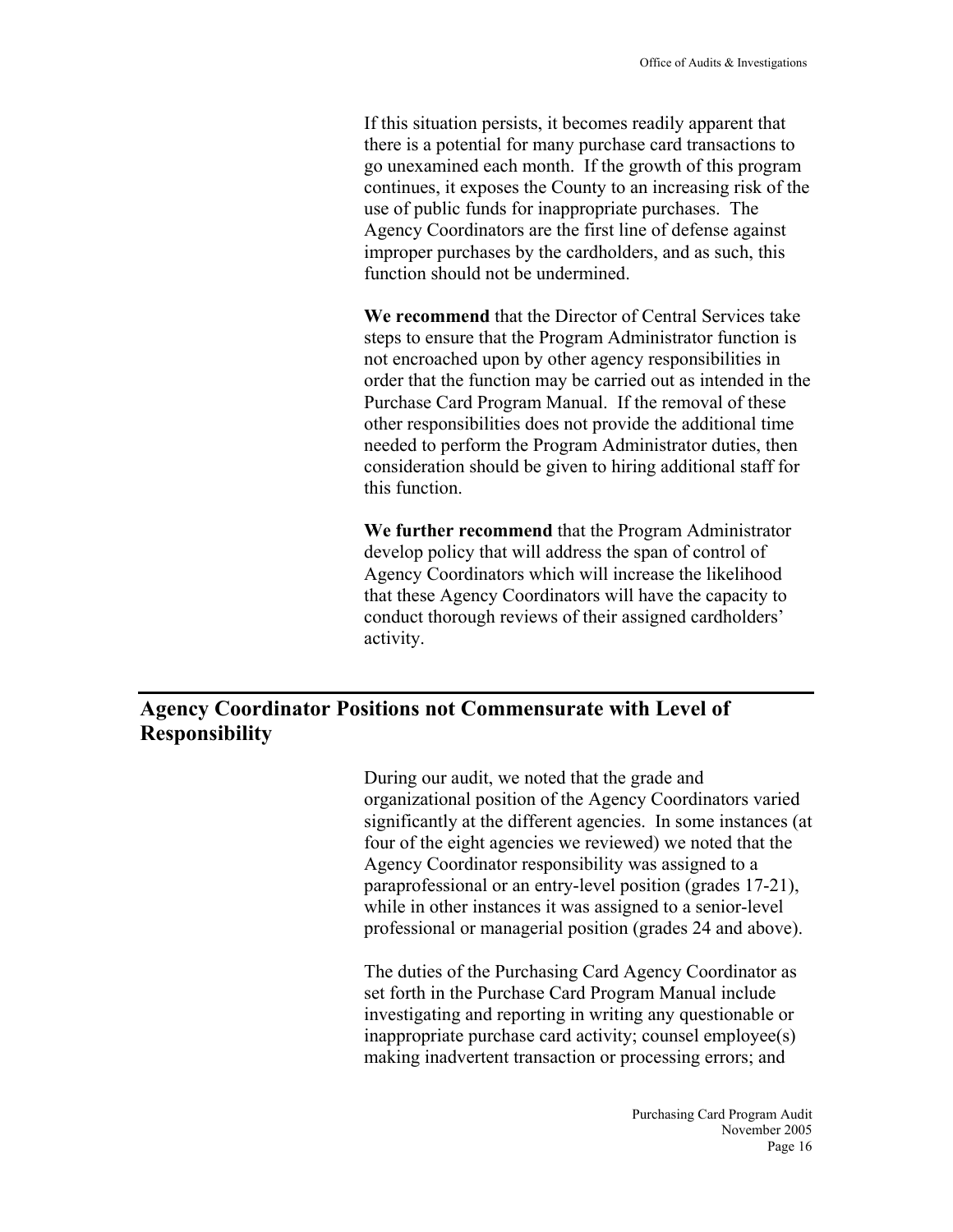recover purchase cards from employees who misuse or abuse rules.

When this responsibility is assigned to a low level position, it effectively reduces the oversight of the program as a clerical position often lacks the authority associated with the assigned responsibilities of the Agency Coordinator duties, and may be reticent in challenging questionable purchases made by higher level staff. As previously mentioned, Agency Coordinators serve as the first line of defense against improper purchases in the Purchasing Card Program.

Currently, there is no guidance provided by the Office of Central Services that would instruct participating agencies on what level or type of positions are suitable to effectively carry out the Agency Coordinator responsibilities.

**We recommend** that the Office of Central Services issue guidance to the user agencies on the staff level that is suitable to carry out the responsibilities set forth in their procedures, and further, establish policy that hold these employees accountable for their duties through position descriptions and performance evaluation.

## **Term Contracts not Being Utilized by Participants**

Our test procedures also revealed several instances where improper purchases resulted, in that, cardholders did not buy from a mandatory procurement source.

The Purchase Card Program Manual states that:

*"The Cardholder "must" refer to the County's Term Contract list of purchase of all supplies first."* 

It further states:

*"Prince George's County Government will receive the best overall value when current County term contractors are used.*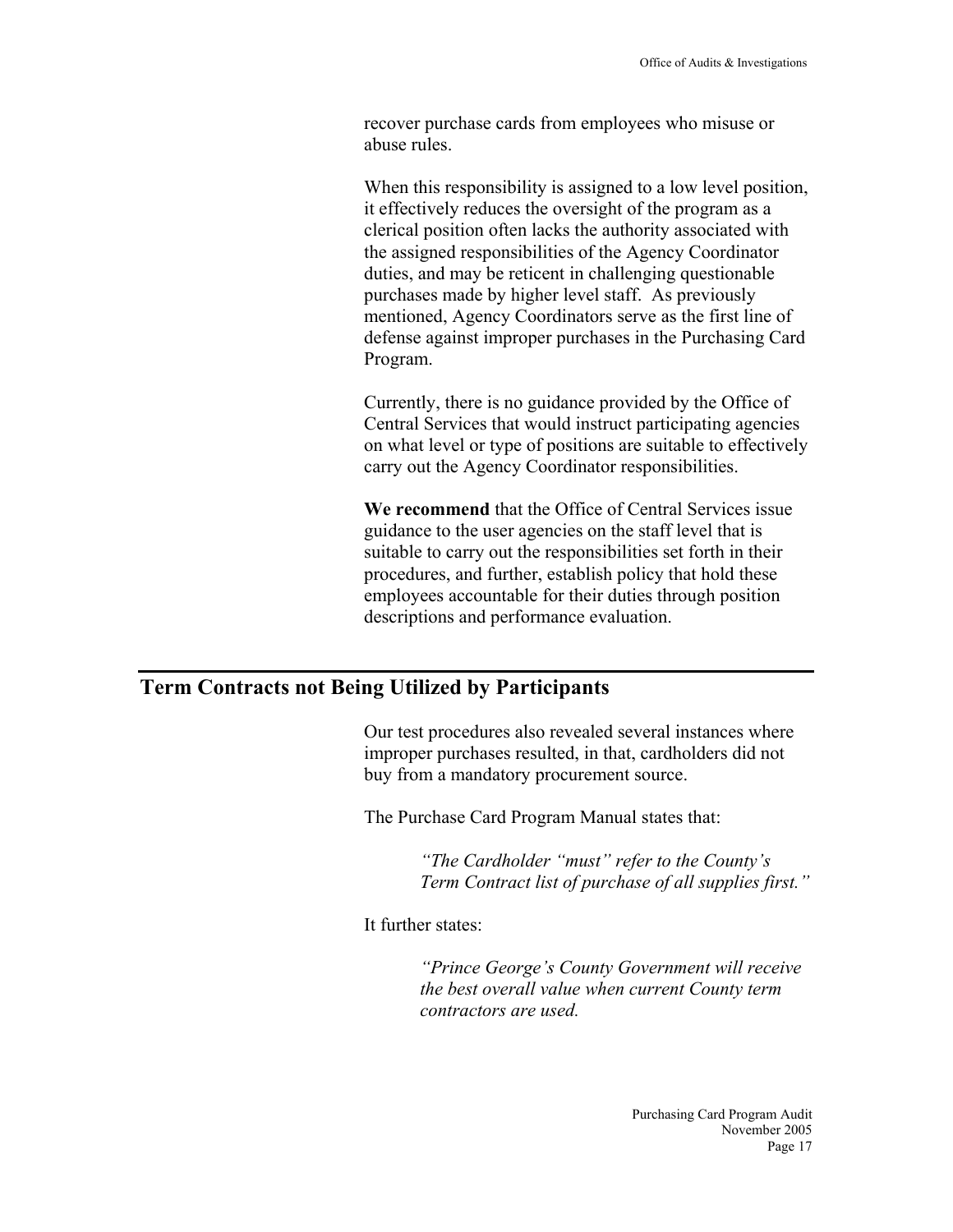Term contracts were intended for repetitive purchases for similar goods that have widespread applicability to most County agencies.

We noted several instances where purchases that should have been made from a vendor on the County's term contract list, were made from other vendors. In one instance – the towing of County vehicles – a large volume of purchases were made without a contract, because the old term contract was never extended or re-bid.

Agencies had a difficult time in obtaining an updated contract list. In speaking with agency officials, we were told that they do not receive a revised term contract list and as such are left to figure out which vendors to buy these products from.

During our testwork, we observed that copies of term contracts were generally not available with the transaction files. When we discussed this observation with the cardholders, they frequently could not produce a copy of the term contracts that presumably was the basis for their purchase.

**We recommend** that the Director of Central Services maintains a current listing of term contract vendors and distributes this list on a quarterly basis to all County agencies. Additionally, this current listing should be made available in an electronic format and the supporting contract documents (or suitable abstracts with terms) should be available as read-only (e.g., PDF) files for cardholders to access.

## **Split Purchase Transactions**

As we conducted our audit procedures, we also discovered several incidents of split transactions.

Split purchases occur when a cardholder splits a transaction into more than one segment to avoid the requirement to obtain competitive bids for purchases (other than those covered by an existing term contract) over the \$500 limit, or to avoid the established credit limit for that cardholder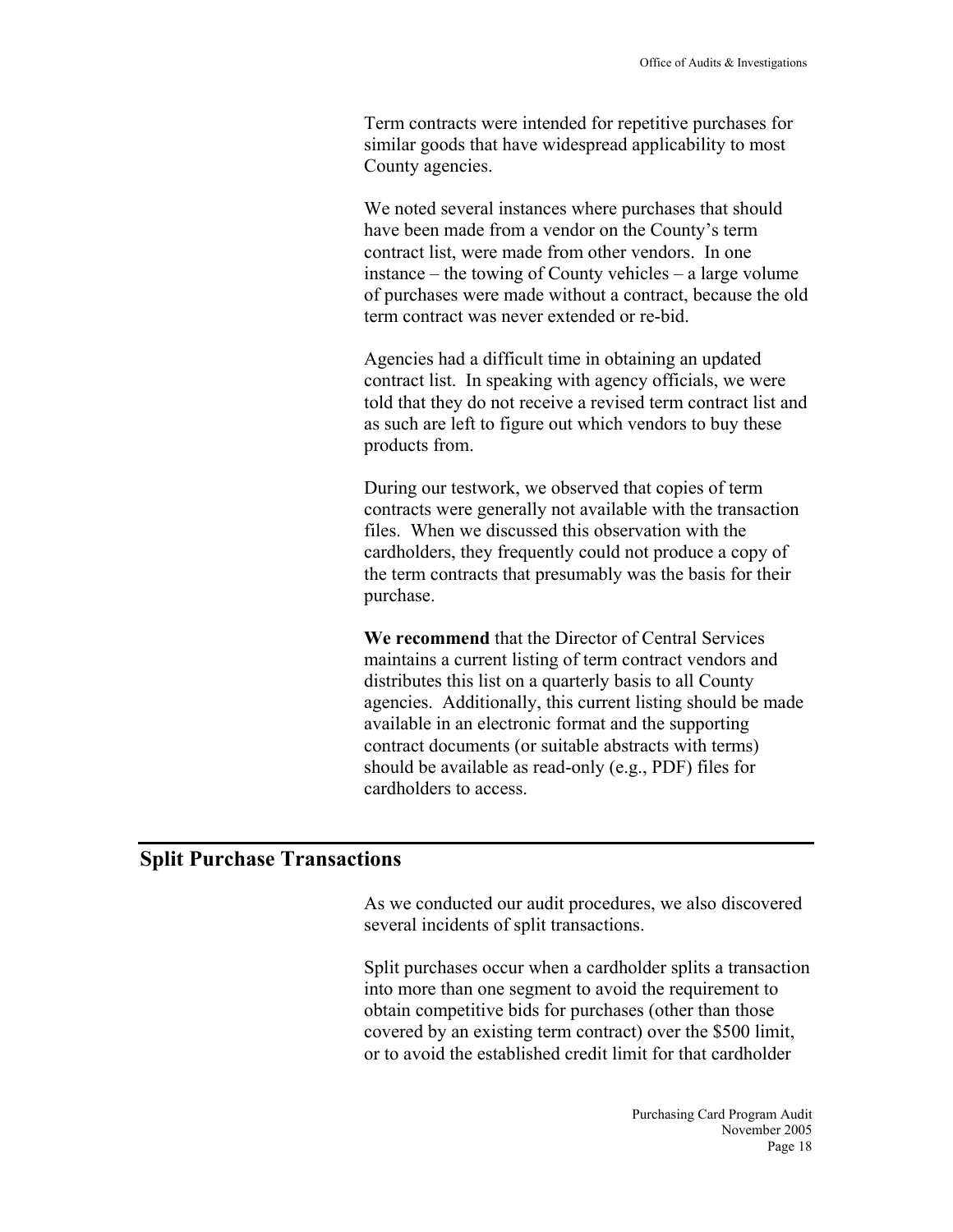for a transaction amount, a daily transaction limit, or a monthly transaction limit.

The Purchase Card Program Manual states that:

*"Items exceeding the authorized dollar limit on a single purchase card may not be "split" into components by using multiple single purchases to achieve the purchase of a "whole" item. It is a violation of the Purchase Card Program policy to split transactions on a single card or multiple cards to make a whole transaction."* 

If purchases are not done in compliance with the County's procurement procedures and cardholders split their purchases, it effectively allows purchasers to exceed their spending authority and increases the liabilities of the County. Persistent split purchases by cardholders with a particular vendor, may indicate the need for a different procurement method (ex. a blanket purchase order) which may result in a more advantageous costing or pricing arrangement for the County.

**We recommend** that the Director of Central Services communicate to Agency Coordinators their responsibility in conducting a thorough review of their assigned cardholders, including their responsibility to detect split purchases, before authorizing payment for cardholders' transactions.

## **Rebate Management**

Our audit also revealed that policies for rebate management were nonexistent. There were no policies and procedures in place to ensure that annual bank rebate remittances were properly calculated, and no monitoring of rebate trends over the years. Whatever incentive payments the bank remitted to the County at the end of the year was assumed to be correct.

The County can earn incentive rebates based on the following: its net annual purchase volume; the promptness of County payments to the bank; and the dollar value of the average transaction size. Although the County has a general prompt payment policy, it does not written policy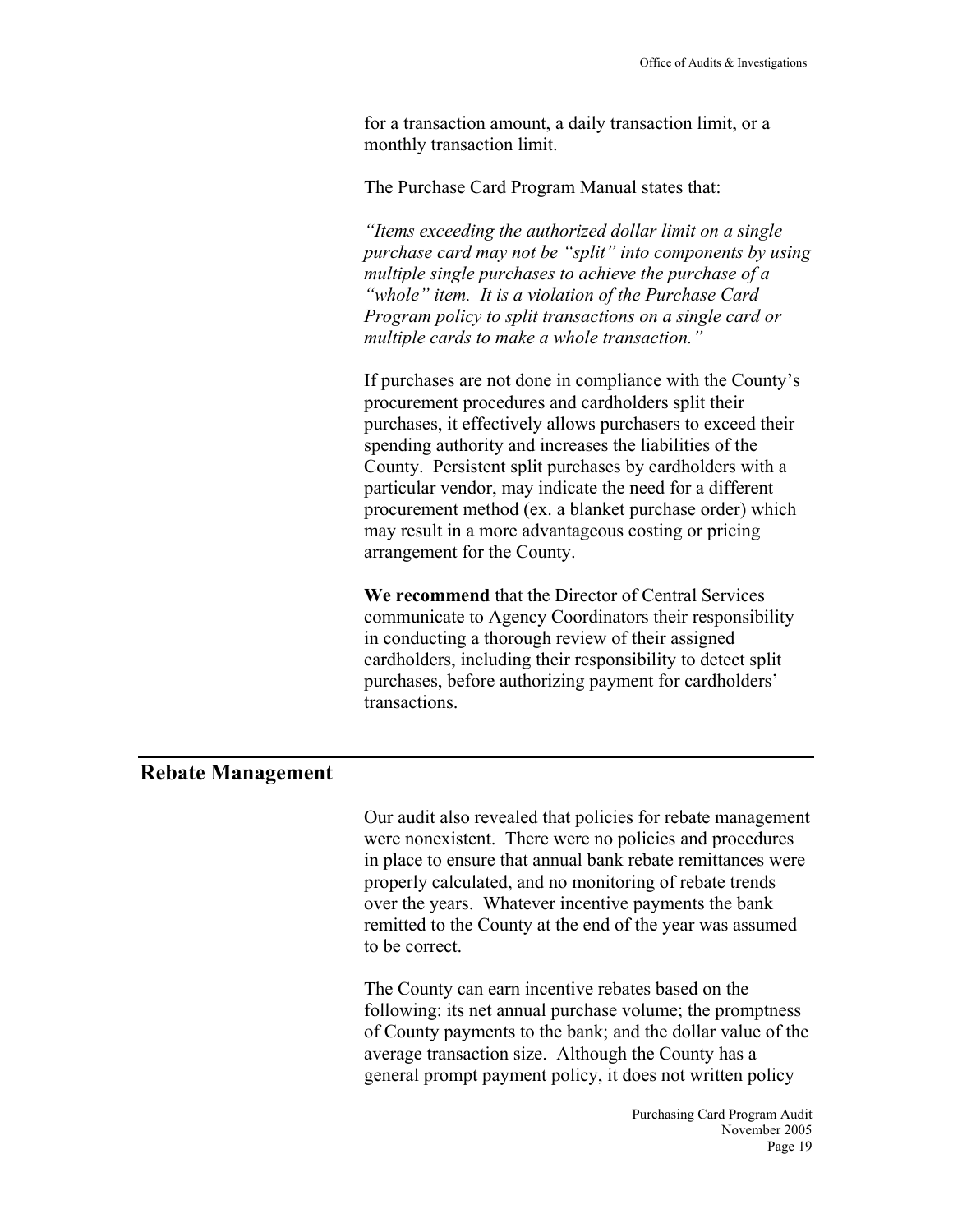that takes advantage of the specific prompt payment incentives set forth in the Purchasing Card Agreement.

Good internal controls over rebate remittances would require that County staff should independently calculate the amount due to the County, and be able to monitor the amounts the program has collected over the years. It should also determine how rebates, once received, should be used, and guide the program on how to appropriately take full advantage of the available incentives.

**We recommend** that the Director of Central Services implement procedures that would ensure that all rebates received by the bank are recalculated for accuracy and that the Purchasing Card Program takes advantage of available rebate incentives.

## **Improper Document Retention/Support for Purchase Card Transactions**

During our examination, we noted several instances where supporting records were not available for certain purchases including food and travel related purchases.

The Government Accountability Office's (GAO) publication addressing standards for internal controls states:

*"Internal control and all transactions and other significant events need to be clearly documented, and the documentation should be readily available for examination. All documentation and records should be properly managed and maintained."* (GAO/AIMD-00-21.3.1, November 1999)

Additionally, the County's Purchase Card Program Manual states:

*"Forward the… supporting attachments and monthly bank statements… to your Agency Coordinator. Include a written explanation of any missing documents or exceptions to normal policy."*

The manual's document retention instruction also requires that agencies maintain supporting documentation for a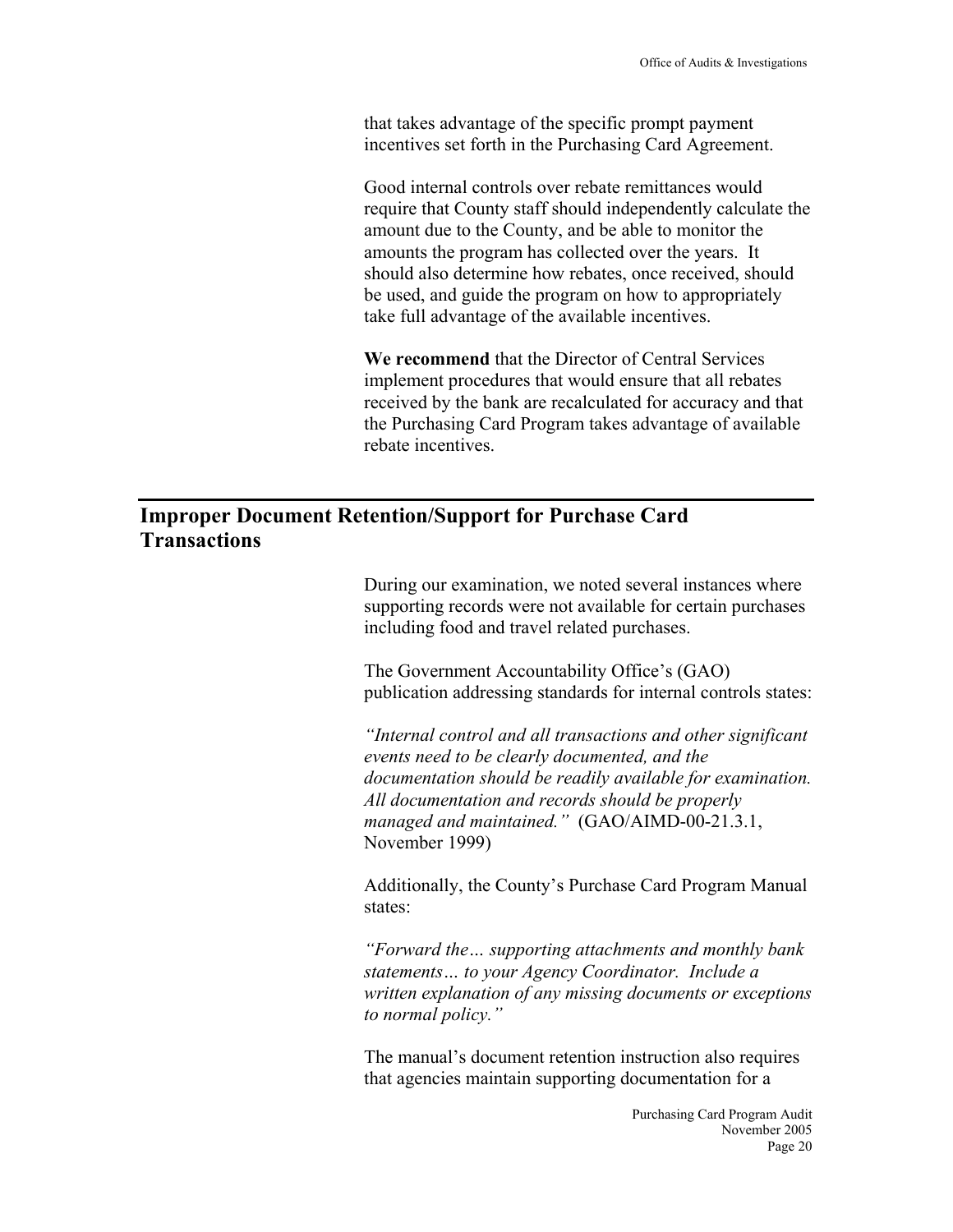period of seven years, and that the current and prior year's records be available at the agency for review. The information that we requested was for transactions that occurred in FY04 and should have been available for review, but agency staff informed us that they could not locate the documents.

Additionally, we noted certain instances where the invoices supporting payments made did not agree to the amount paid. This was prevalent in the sample transactions selected for towing services.

Without the supporting documentation, an independent verification of the authorization for the transaction, the price paid for the item(s), as well as the description and quantity of the item(s) purchased, is hindered. The required review by the agency's Purchasing Card Agency Coordinator is also obstructed.

**We recommend** that the Director of Central Services reiterate to Department Heads and their appropriate staff the importance of complying with the Program Manual's purchase support documentation requirement and its document retention policy, and remove participants from the program who continue to neglect these requirements. {Note 1: This will only be detected if the periodic audits discussed earlier are taking place. If not, the entire oversight control process is degraded.} {Note 2: We have provided a sample Purchase Request Form (see Appendix D) that may be used by a cardholder to document the authorization and solicitation steps taken to initiate a purchase, as well as, the receipt of goods and services.}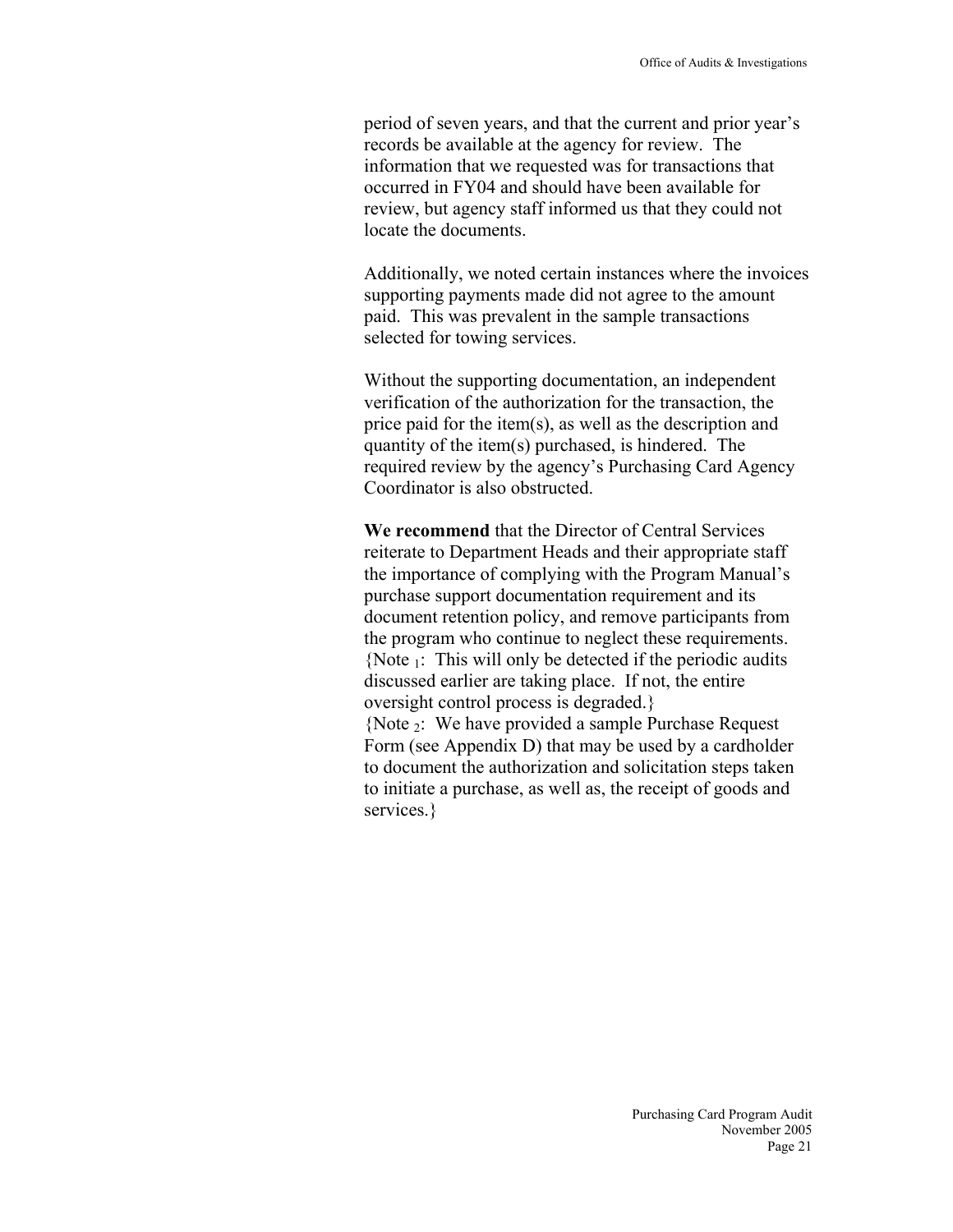## APPENDIX A

## PROCUREMENT CARD: USER AGENCY PRE-AUDIT QUESTIONS

- 1. Please provide us with the name, phone number, and title of your (1) Purchasing Card Agency Coordinator and your (2) Department Head "designee", if applicable (see Purchase Card Program Manual, page 5).
- 2. Please provide us of a list of all Cardholders, as well as their credit limits (Dollar limit of transactions per day/month). If a Cardholder has more than one MasterCard assigned to him/her, please explain.
- 3. Describe the internal review process used by your agency in approving requests for new cards, including assignment of credit limits assigned to each cardholder.
- 4. Please provide us with your agency-specific Standard Operating Procedures (SOP's) pertaining to the Procurement Card Program, as required by the Purchase Card Program Manual (see page 5).
- 5. Please provide this office with a copy of your most recent internal audits performed by the Department Head designee and/or the Agency Coordinator, as required by §6.6 of the Purchase Card Program Manual (see page 13).
- 6. Do you utilize the Control Mechanisms available to you for your Purchase Cards? Specifically, have you requested that your authorized Merchant Category Codes (MCC) be limited in scope and consistent with the intent of your agency's use of the Purchase Card?
- 7. Given the intended limitations on the use of the card, are you monitoring and enforcing the restrictions and documentation requirements on purchasing transactions such as (1) food purchases, restaurant expenses, and grocery store purchases, (2) Computer or Communications hardware, software, supplies, or services, (3) recurring purchases which are in excess of \$5,000, and (4) multiple same-vendor purchases just below the \$5,000 limit (potentially "split" transactions, as described in §6.6 of the Purchase Card Program Manual (see page 10)?
- 8. How does the Agency Coordinator gain access and distribute/make Cardholders aware of existing County Term Contracts (reference §4.0 of the Purchase Card Program Manual (see page 18)?
- 9. Has your agency requested Purchasing Card authorizations for use in making travel reservations (see §7.0 of the Purchase Card Program Manual)? If so, has this endeavor been successful?
- 10. If a cardholder needs to make repetitive purchases under a master contract (awarded by OCS or State, GSA, etc.) has your agency attempted to obtain a special-condition MasterCard for larger payments, if the vendor would prefer to be paid in this fashion?
- 11. Describe any internal processing steps taken by your agency to ensure that reasonable efforts are made to ensure separation of duties take place in the Purchase Card buying and "payment" process (i.e., separation of duties between the purchase request, purchase approval, documentation of the receipt of goods or service, and payment approval on the Pathway Net system).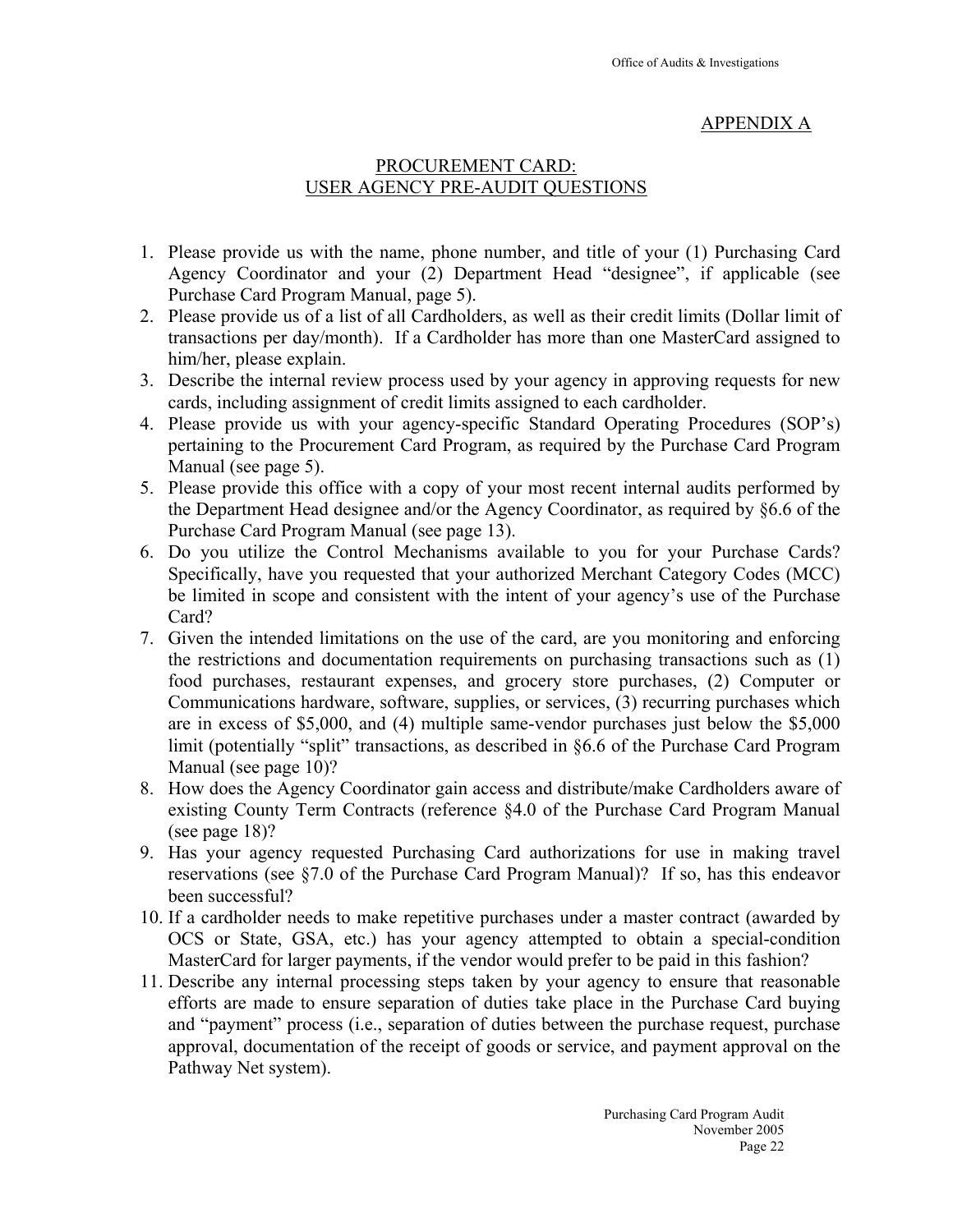#### **FY2004 TRANSACTIONSSUMMARY OF FINDINGSPURCHASING CARD PROGRAM AUDIT**

|                                     |                   |                     | Legitimate     |       |     |                | <b>Purchasing Requirements</b> |        | Documentation |             |     | Is payment full    |                  | Was review/ |     | Was transactn(s)     | Were records |                 | Were records |           |
|-------------------------------------|-------------------|---------------------|----------------|-------|-----|----------------|--------------------------------|--------|---------------|-------------|-----|--------------------|------------------|-------------|-----|----------------------|--------------|-----------------|--------------|-----------|
|                                     | number<br>of test |                     | Govt. Business |       |     | Comp. Exist.   | Other-                         | not-   |               | Completed & |     | settlemt of purch? | reconcil timely? |             |     | properly classified? |              | centrally filed |              | located?  |
| Agencies Tested                     | trans.            | dollar amt, of test | Yes            | No/Q? | Bid | Cnt.           | incl                           | docume |               | Available   |     | Tran. not "split"  | Yes              | <u>No</u>   | Yes | <u>No</u>            | Yes          | <u>No</u>       | Yes          | <u>No</u> |
|                                     | actions:          | trans-actions:      |                |       |     | sole srce      | n/a                            | nted   | Purch         | AP          | Yes | No                 |                  |             |     | or undeterm          |              |                 |              |           |
| Dept. of Env. Res. (DER)            | 30                | \$8.273.81          | 30             |       |     | 18             | 11                             |        | 28            | 30          | 30  |                    | 30               |             | 23  |                      | x            |                 | 30           |           |
| <b>Fire/EMS Department</b>          | 40                | \$116.063.34        | 40             |       |     | 38             |                                |        | 40            | 9           | 38  |                    | 40               |             | 39  |                      |              |                 | 40           |           |
| <b>Health Department</b>            | 33                | \$90,627.42         | 31             | 2     |     | 2 <sub>1</sub> |                                |        | 23            | 31          | 30  |                    |                  | $33*$       | 33  |                      | X            |                 | 31           |           |
| <b>Police Department</b>            | 30                | \$42,932.74         | 30             |       | 6   | 10             | 11                             | $\sim$ | 28            | 30          | 30  |                    | 30               |             | 29  |                      |              |                 | 30           |           |
| Dept of Pub Wks & Transp            | 30                | \$58,403.09         | 30             |       |     | 21             |                                |        | 30            | 30          | 30  |                    | 30               |             |     | 23                   |              |                 | 30           |           |
| <b>Office of the Sheriff</b>        | 30                | \$20.402.91         | 30             |       |     |                | 13                             |        | 26            | 29          | 30  |                    | 30               |             | 30  |                      |              |                 | 30           |           |
| Dept. of Social Services            | 30                | \$14.868.85         | 30             |       |     | 21             |                                | $\sim$ | 25            | 15          | 30  |                    | 30               |             | 22  | 8                    | x            |                 | 30           |           |
| <b>OCS-Facilities Operation and</b> |                   |                     |                |       |     |                |                                |        |               |             |     |                    |                  |             |     |                      |              |                 |              |           |
| <b>Maintenance</b>                  | 33                | \$54,941.50         | 33             |       |     | 8              | 15                             | 10     | 23            | 22          | 28  |                    | 33               |             | 33  |                      |              |                 | 32           |           |
| <b>OCS</b> - Fleet Management       | 50                | \$56.884.30         | 50             |       |     | 23             | 16                             | 11     | 39            | 50          | 46  |                    | 50               |             | 50  |                      |              |                 | 50           |           |
| IOCS - GSD + CAP + OC-main          | 30                | \$30.533.67         | 26             |       |     | 17             |                                |        | 18            | 20          | 28  |                    | 30               |             | 24  | 6                    |              |                 | 20           | 10        |
|                                     |                   |                     |                |       |     |                |                                |        |               |             |     |                    |                  |             |     |                      |              |                 |              |           |
|                                     | 336               | \$493,931.63        | 330            |       |     | 188            | 94                             | 43     | 280           | 266         | 320 | 16                 | 303              | 33          | 290 | 46                   |              |                 | 323          | 13        |
|                                     |                   |                     |                |       | 3%  | 56%            | 28%                            | 13%    | 83%           | 79%         | 95% | 5%                 | 90%              | 10%         | 86% | 14%                  |              |                 | 96%          | 4%        |

**Review Categories:**

**1 Government Business: Were we able to determine, with some degree of confidence, that the expenditure was related to governmental operations (Yes or No)?** *"No" indicates noncompliance.*

**2Purchasing Requirements: Was the purchase made under (a) a competitive bid (>\$500), (b) an existing term contract or sole source purchase, (c) "other", including purchases not**  required to be bid (<\$500) or where not practical (e.g., food gift cards for snow removal workers), or (d) not documented (>\$500 with no bid documentation or term contract). Number *of transactions under item (d) indicates non-compliance..*

**3 Documentation: Were records available so that we could determine the nature of the purchase and (a) the procurement method used, and (b) that a internal process supported the payment of the invoice. (number of transactions for which purchasing and payment records were documented).** *The difference between the no. of transactions tested and no. of transactions documented is a non-compliance issue.*

**4Payment as "full-settlement": Was the credit card charge full payment of a vendor invoice (Yes), or (No) was the charge one in a series (two or more) credit card transactions to pay one invoice or purchase (i.e. "split-transaction")?** *"No" indicates non-compliance.*

**5 Timely reconciliation: based on the invoice and payment dates, was the invoice reconciled and paid promptly (within 30 days)? (Yes or No.)** *"No" indicates non-compliance or inability to determine compliance.*

**6 Transaction classification: Was the transaction charged to an appropriate fund-account-center? (Yes or No.)** *"No" indicates non-compliance.*

**7 Centrally filed: Were the Procurement Card transaction records filed in a central location, as required by the Purchasing Card Manual? (Yes or No.)** *"No" indicates non-compliance.*

**8 Location of Records: Regardless of location, was the agency able to provide the requested records? (Yes or No.)** *"No" indicates non-compliance.* \* **Could not be determined.**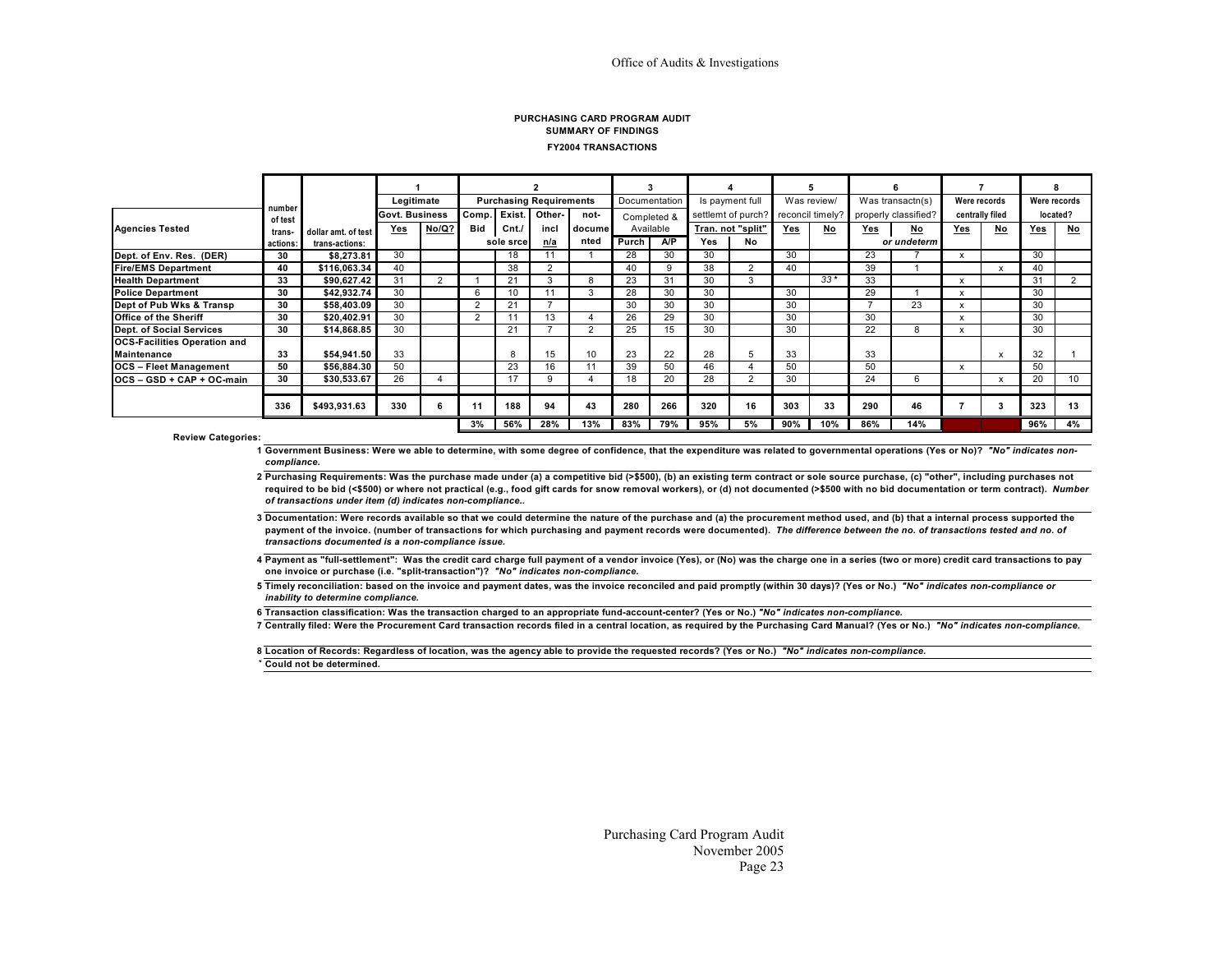## **APPENDIX C**

| Item#          | <b>Agency</b>                     | No. of<br><b>Transactions</b><br>in FY04 |                | <b>FY04</b><br><b>Purchase Card</b><br><b>Expenditure</b> |                | Avg.<br><b>Expend. in</b><br><b>FY04</b> |
|----------------|-----------------------------------|------------------------------------------|----------------|-----------------------------------------------------------|----------------|------------------------------------------|
| $\overline{1}$ | <b>Board of Elections</b>         | 176                                      | $\mathfrak{S}$ | 60,474                                                    | $\mathfrak{S}$ | 344                                      |
| $\overline{c}$ | <b>Bd of License Comm</b>         | 103                                      |                | 13,675                                                    |                | 133                                      |
| 3              | <b>CCOP</b>                       | 18                                       |                | 3,696                                                     |                | 205                                      |
| 4              | <b>County Council</b>             | 1,315                                    |                | 329,812                                                   |                | 251                                      |
| 5              | <b>Circuit Court</b>              | 1,168                                    |                | 432,800                                                   |                | 371                                      |
| 6              | Dept of Corrections               | 1,575                                    |                | 821,896                                                   |                | 522                                      |
| $\overline{7}$ | Dept of Environ Res               | 2,739                                    |                | 813,133                                                   |                | 297                                      |
| 8              | Dept of Family Svcs               | 568                                      |                | 229,015                                                   |                | 403                                      |
| 9              | <b>DHCD</b>                       | 59                                       |                | 89,606                                                    |                | 1,519                                    |
| 10             | DPW&T                             | 3,807                                    |                | 1,678,751                                                 |                | 441                                      |
| 11             | Dept of Soc Services              | 396                                      |                | 243,911                                                   |                | 616                                      |
| 12             | <b>Fire/EMS Department</b>        | 4,128                                    |                | 3,714,609                                                 |                | 900                                      |
| 13             | <b>Health Department</b>          | 4,742                                    |                | 2,551,716                                                 |                | 538                                      |
| 14             | Human Rel Comm                    | 179                                      |                | 71,514                                                    |                | 400                                      |
| 15             | <b>OBRA</b>                       | 117                                      |                | 20,932                                                    |                | 179                                      |
| 16             | Off of Central Svcs               | 11,136                                   |                | 4,717,827                                                 |                | 424                                      |
| 17             | <b>Office of Finance</b>          | 303                                      |                | 93,439                                                    |                | 308                                      |
| 18             | Office of Homeland Sec.           | 180                                      |                | 110,021                                                   |                | 611                                      |
| 19             | <b>OITC</b>                       | 428                                      |                | 353,472                                                   |                | 826                                      |
| 20             | Office of Law                     | 240                                      |                | 50,415                                                    |                | 210                                      |
| 21             | <b>OMB</b>                        | 130                                      |                | 19,980                                                    |                | 154                                      |
| 22             | <b>OPLR</b>                       | 391                                      |                | 137,888                                                   |                | 353                                      |
| 23             | Off of the County Exec            | 539                                      |                | 251,024                                                   |                | 466                                      |
| 24             | Office of the Sheriff             | 675                                      |                | 227,887                                                   |                | 338                                      |
| 25             | Office of the States Attorney     | 715                                      |                | 246,979                                                   |                | 345                                      |
| 26             | <b>Personnel Board</b>            | 78                                       |                | 13,616                                                    |                | 175                                      |
| 27             | <b>Police Department</b>          | 2,207                                    |                | 1,403,013                                                 |                | 636                                      |
| 28             | <b>Soil Conservation District</b> | 37                                       |                | 4,494                                                     |                | 121                                      |
|                | <b>Total</b>                      | 38,149                                   | \$             | 18,705,596                                                | \$             | 490                                      |

## **PURCHASING CARD PROGRAM SPENDING BY AGENCY**

 Purchasing Card Program Audit November 2005<br>Page 24 Page 24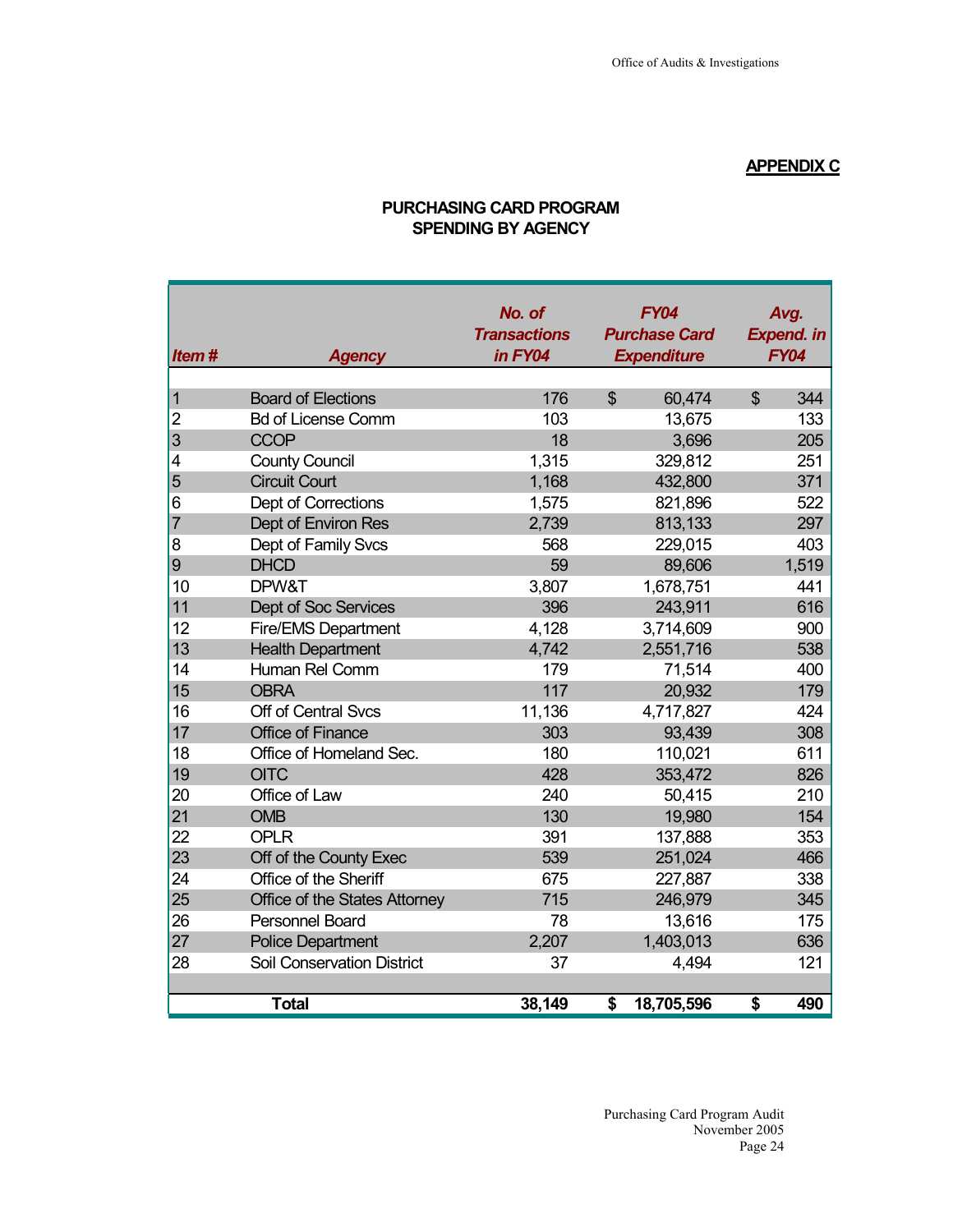#### APPENDIX D

**DEPARTMENT OF** 

PGCG

#### **PURCHASE REQUEST FORM (PRF)**

| Approval no.: |             |               | Vendor:                 |                                   |
|---------------|-------------|---------------|-------------------------|-----------------------------------|
|               |             | if applicable | Name:                   |                                   |
|               |             |               | Address:                |                                   |
| Date:         |             |               | City:                   |                                   |
| Name:         |             |               | State/Zip:              |                                   |
| Phone #       |             |               | Telephone #:            |                                   |
|               |             |               |                         |                                   |
| Fund #        | Account $#$ | Center $#$    | Credit Card No.:        | last four digits:) xxxx xxxx xxxx |
|               |             |               | <b>Expiration Date:</b> |                                   |

| Qty | U/M                               | Stock No. | Description/Justification if applicable<br>Unit Price | Extension |
|-----|-----------------------------------|-----------|-------------------------------------------------------|-----------|
|     |                                   |           |                                                       |           |
|     |                                   |           |                                                       |           |
|     |                                   |           |                                                       |           |
|     |                                   |           |                                                       |           |
|     |                                   |           |                                                       |           |
|     |                                   |           |                                                       |           |
|     |                                   |           |                                                       |           |
|     |                                   |           |                                                       |           |
|     |                                   |           |                                                       |           |
|     |                                   |           |                                                       |           |
|     |                                   |           |                                                       |           |
|     |                                   |           |                                                       |           |
|     |                                   |           |                                                       |           |
|     |                                   |           |                                                       |           |
|     |                                   |           |                                                       |           |
|     |                                   |           |                                                       |           |
|     |                                   |           |                                                       |           |
|     |                                   |           |                                                       |           |
|     |                                   |           |                                                       |           |
|     |                                   |           |                                                       |           |
|     |                                   |           |                                                       |           |
|     | <b>If other than cardholder,</b>  |           |                                                       |           |
|     | Received by/authorization to pay: |           |                                                       |           |
|     |                                   |           |                                                       |           |
|     |                                   |           |                                                       |           |
|     | /s/ receiver                      | date      | <b>TOTAL:</b>                                         |           |

#### *SALES RECEIPT REQUIRED*

|                     |                                   |                                     | /s/ - Approved by Associate Director             |      |                | Date                 |
|---------------------|-----------------------------------|-------------------------------------|--------------------------------------------------|------|----------------|----------------------|
|                     | <b>Prince George's County, MD</b> |                                     |                                                  |      |                |                      |
|                     | Sales Tax Exemption #30001243     |                                     | /s/ - Authorization to Purchase (Budget Analyst) |      |                | Date                 |
| SO.                 | \$300.00                          | competitive as practical            | <b>Competitive Bid:</b>                          | ves: | $\ast$<br>no:  |                      |
| \$300.01            |                                   | \$500.00 2 written or verbal quotes | <b>Existing Term Contracts:</b>                  | ves: | ÷.<br>no:      | <i>*Contract no.</i> |
| \$500.01            |                                   | \$5,000.00 3 written quotes (attach | * Quotes Required (see below):                   | yes: | no:            | Expir.               |
|                     |                                   | to form)                            |                                                  |      | <b>Amount:</b> |                      |
|                     |                                   | <b>Vendor:</b>                      |                                                  |      |                |                      |
|                     |                                   | <b>Vendor:</b>                      |                                                  |      |                |                      |
|                     |                                   | <b>Vendor:</b>                      |                                                  |      |                |                      |
| <b>Sole Source?</b> |                                   |                                     | If "Yes", Justification for sole source          |      |                |                      |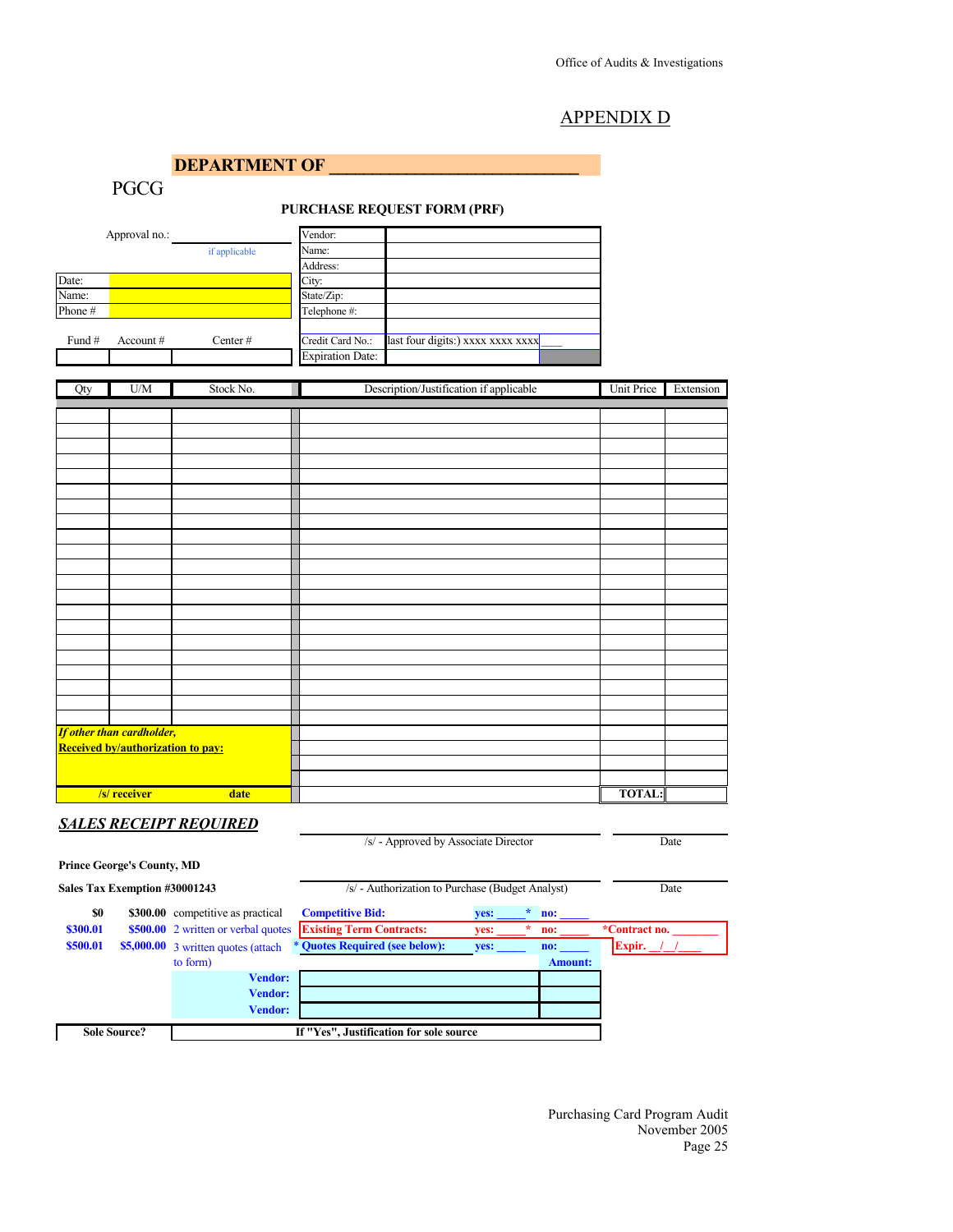#### APPENDIX E

## **Abstract of Purchasing Card Program Audit's Recommendations November 2005 Audit**

The Office of Central Services (OCS) has reviewed the findings, recommendations and conclusions of the Purchasing Card Program Audit dated November 2005, issued by the Office of Audits and Investigations. The Office of Central Services is in general agreement with these findings. Provided below in our response are clarification and circumstances by which the Purchasing Card program operates. The Office of Central Services appreciates Audits and Investigations review and recognition of the program challenges. As stated in the *Results in Brief* section, paragraph three, of the audit document…"The oversight controls of the Program are not a County-management priority and, as a result, are not being enforced."

## **Non-Compliance with Audit Requirements**

1. **We recommend** that the Director of Central Services commence a process to determine the reason why agencies are not complying with the semi-annual audit requirement, and why the Program Administrator is unable to comply with the periodic audit requirement. The Director should then draft a plan to resolve this problem and ensure that this important oversight function will be performed at each County agency, and report back to the County Auditor by April 1, 2006.

#### **OCS RESPONSE**

We are in partial agreement with this recommendation. OCS recognizes the importance of oversight over this function has a requirement in place that the Agency's conduct a semi-annual audit. The enforcement of this requirement has not been ensured due to the lack of resources. The annual review of the Agency's operating procedures were being conducted in March FY05 as part of the now vacant Budget Aide position and will continue once this position is filled (expected fill date January 2006). Currently the Program Administrator is unable to perform and review annual audits of agency's operations due to limited resources. The Program Administrator requested Agency's to submit a copy of their current Standard Operating Procedure over Purchasing Cards in July 05 and has worked with agency coordinators, division heads and Directors in the improvement of internal controls and efficiencies in their Purchasing Card Program. All agencies did not submit SOP's for Purchasing Card. After reviewing some of the agency submitted SOP's the Office of Central Services has incorporated the Agency SOP's in a County-wide Standard Operating Procedure for Purchasing Cards (issuance date January 2006) for distribution to all Agency and Division Heads. This document also will state that the semi annual audit requirement is due to the Program Administrator by December 31st and June 30<sup>th</sup> of the current fiscal year.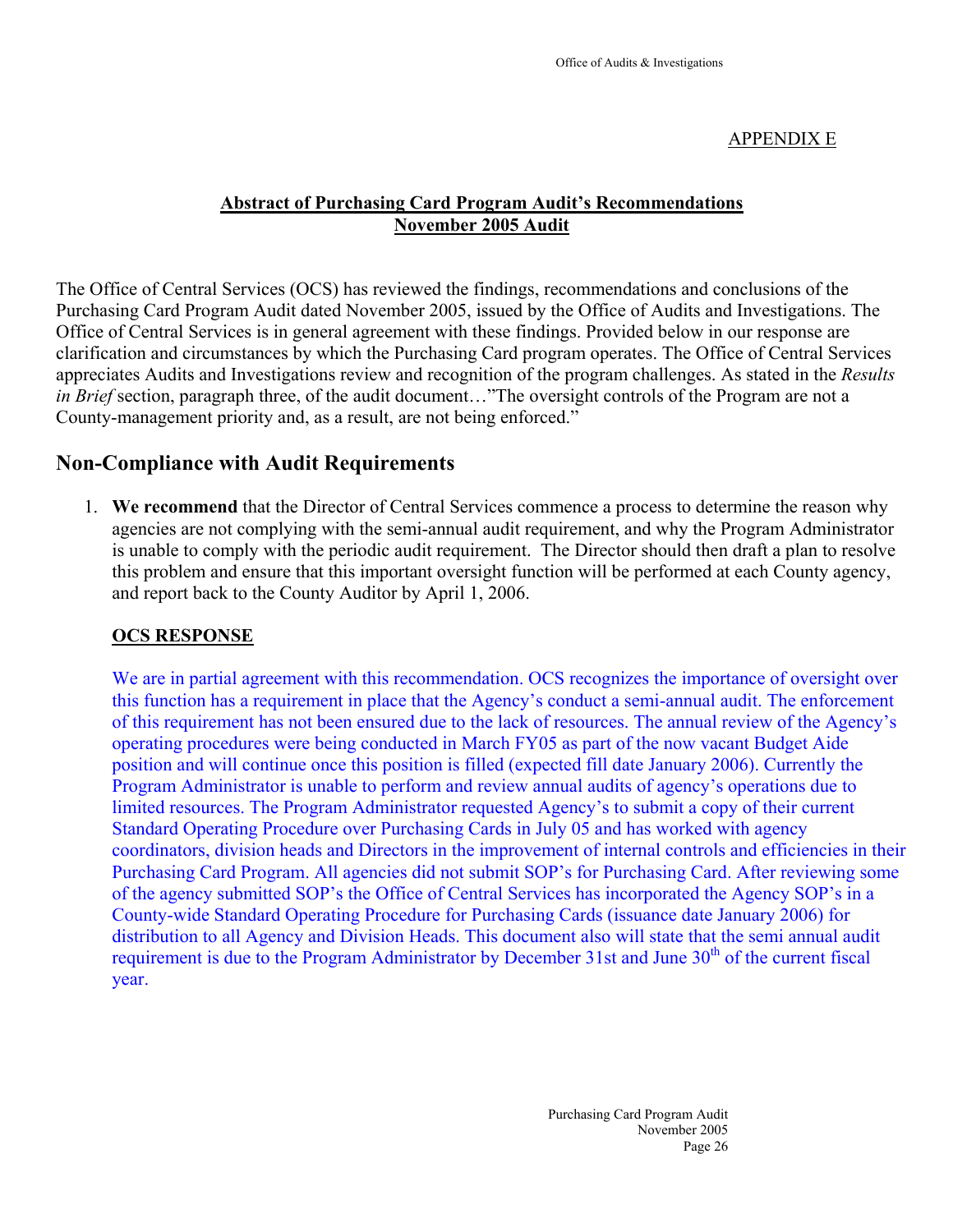## **Spending Limits of Cardholders**

2. **We recommend** that the Program Administrator require agencies to conduct a review of their cardholder usage, including an analysis of each cardholder's daily and monthly transaction history, and then adjust transaction and spending limits to be more in line with usage patterns.

## **OCS RESPONSE**

Agencies are already required to conduct a review of cardholder usage per the Purchase Card Program Manual. We concur that a daily and monthly transaction history analysis be required of Agency Coordinators. Again, the lack of resources stymies the enforcement of this recommendation. It is current policy for the Purchasing Card Administrator to train all new Agency Coordinators in the aforementioned responsibilities and extend refresher training to any Agency Coordinator when needed. The Standard Operating Procedure document ( January 06) states *"Daily and monthly review of cardholder usage including analysis of daily and monthly transactions and request an adjustment of spending limits to be more in line with usage." a*s a function of the Agency Coordinator's responsibility*.*

3. **We also recommend** that the Office of Central Services review their current policy of issuing blanket purchase orders only when requested by the agency. There should be an expenditure threshold above which blanket purchase orders should be issued in lieu of multiple credit card purchases. If large dollar levels of purchases are made via credit card (presumably in compliance with a term contract award), there may be a failure to provide actual procurement feedback for contract extensions and future bid estimates.

## **OCS RESPONSE**

We concur in principle with this recommendation. Current policy presumes that if the requirement for goods and services exceeds a \$25,000 annual threshold, that the commodity or service will be competitively bid and placed on a Term Contract. At the current time, there is neither the technology in place nor the analyst staff to monitor this recommendation. OCS agrees that high volume recurring requirements should be bid. To the extent of our resources we will formally implement this procedure and will request a position in our FY'07 budget to fully execute and track this procedure.

## **Controls over Card Utilization**

4. **We recommend** that the Director of Central Services require the Program Administrator to conduct an immediate analysis of the usage of all purchase cards and follow-up with user agencies on the need for cards that were used less than ten times during the past fiscal year or the latest twelve month period available. Additionally, a similar analysis should be conducted every twelve months thereafter.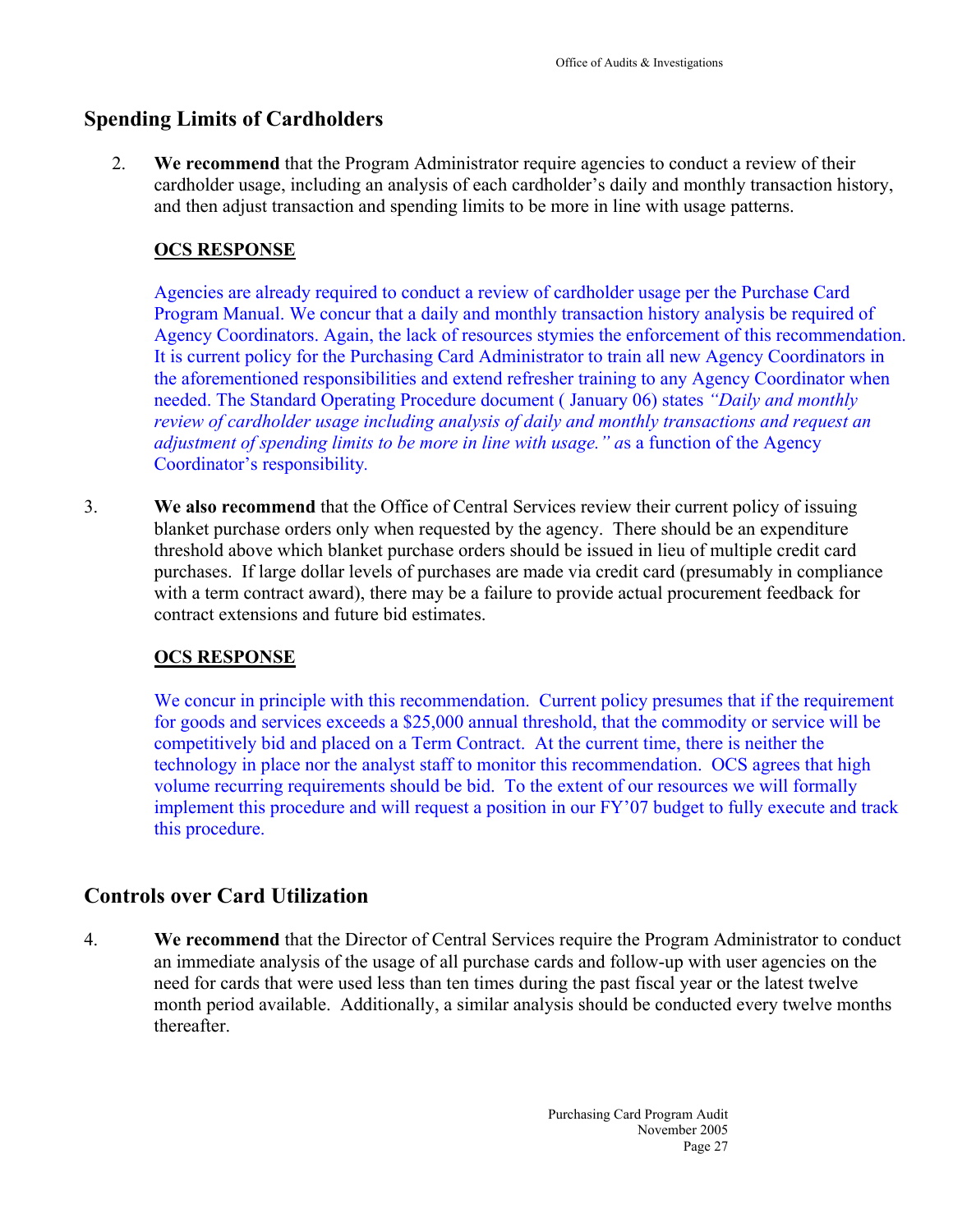## **OCS RESPONSE**

We are in partial agreement with this recommendation. The Purchasing Card Administrator (PCA) already conducts an immediate analysis of the usage of all purchasing cards. Follow-up is being completed with user agencies on the need for purchasing cards. Cardholder usage is currently evaluated yearly to ascertain the need for cardholders who use their card infrequently during the year. The in-frequent use was typically associated with seasonal or training only related purchases. We question the threshold provided of ten times during a fiscal year.

5. **We recommend** that the Director of Central Services develop written procedures to formalize the above recommendation, and to provide guidance to user agencies on when a purchase card would be an appropriate tool for an agency to obtain for their small purchases.

## **OCS RESPONSE**

The Purchase Card program was implemented in 1999 as a pilot with little staffing. It has grown over time to an \$18,000,000.00 program and has replaced thousands of check issuances, and invoice processing. However, no staffing has been added to OCS to manage the program. The program is being handled on a day-to-day basis by the Agency's Budget Manager in addition to her other duties. In addition it is our understanding that no universal Standard Operating Procedure or Administrative Procedure has been issued to provide guidance to user agencies since program inception. The Standard Operating Procedure document (January 06) will provide a level of written procedures. In addition, we will develop a Administrative Procedure to govern the program.

## **Program Administrator and Coordinators Span of Control**

6. **We recommend** that the Director of Central Services take steps to ensure that the Program Administrator function is not encroached upon by other agency responsibilities in order that the function may be carried out as intended in the Purchase Card Program Manual. If the removal of these other responsibilities does not provide the additional time needed to perform the Program Administrator duties, then consideration should be given to hiring additional staff for this function.

## **OCS RESPONSE**

The Director of Central Services cannot ensure the Program Administration function is not encroached with out the support of OHRM and OMB in recognizing the need for additional staff. OCS acknowledges that the Purchasing Card Administrator duties should be dedicated and more staff is required. Given the reality of our staffing, emphasis was placed on fraud identification, training, SOP development, compliance, spot review of bank statements and rebate incentives. The staffing covering this area was further reduced in May & June 2004 due to the loss of a Deputy Director, one contracted position and the reassignment of the Budget Manager's duties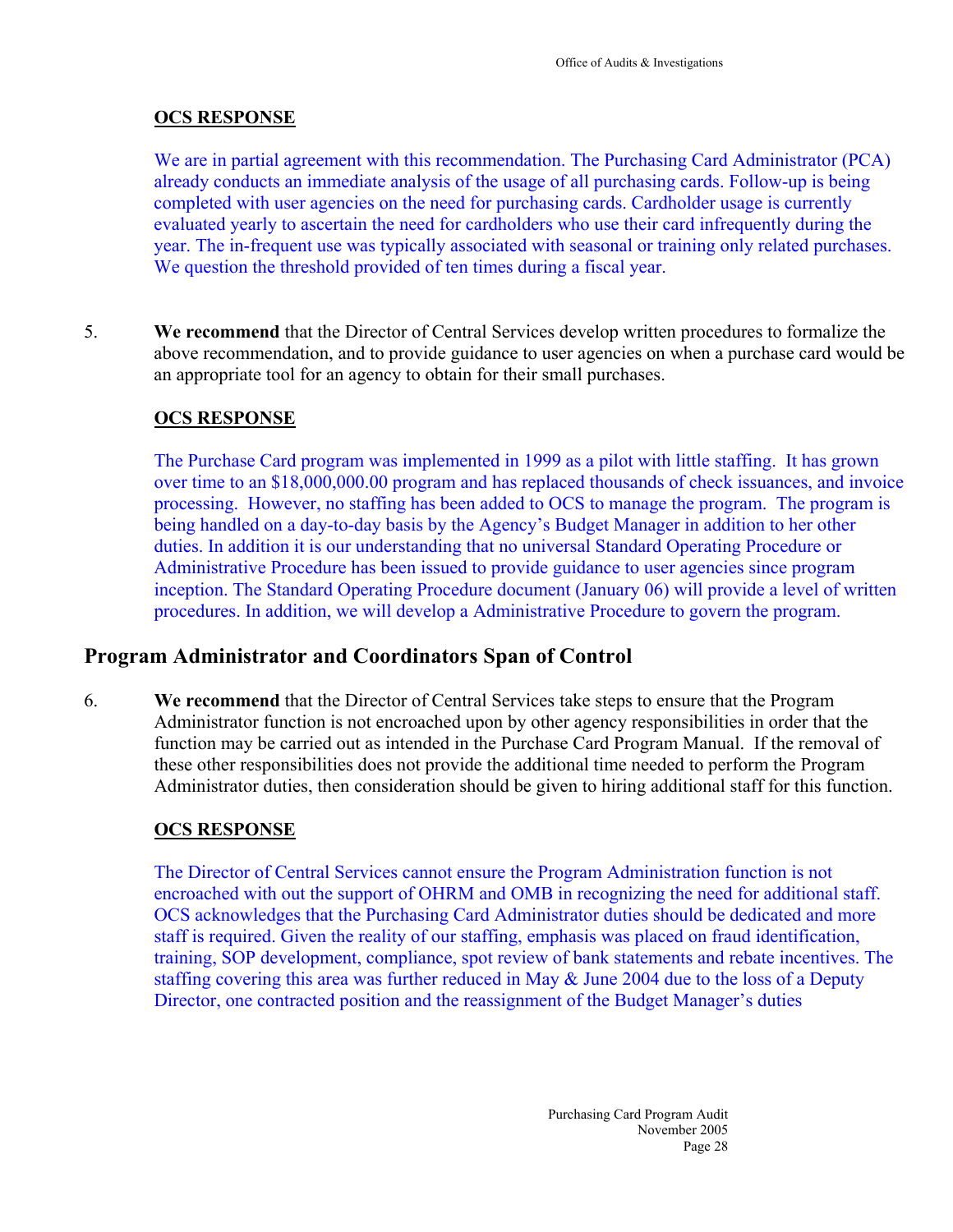7. **We further recommend** that the Program Administrator develop policy that will address the span of control of Agency Coordinators which will increase the likelihood that these Agency Coordinators will have the capacity to conduct thorough reviews of their assigned cardholders' activity.

## **OCS RESPONSE**

We agree with this recommendation and this is directly linked in our response to #8. The Program Administrator currently trains all new Agency Coordinators on A/C responsibilities, offers refresher training and provides daily support for all Agency Coordinators when needed. In addition, further explanation of policy that addresses the span of control of Agency Coordinators is identified in the Standard Operating Procedure document (January 06).

## **Agency Coordinator Positions Not Commensurate with Level of Responsibility**

8. **We recommend** that the Office of Central Services issue guidance to the user agencies on the staff level that is suitable to carry out the responsibilities set forth in their procedures, and further, establish policy that hold these employees accountable for their duties through position descriptions and performance evaluation.

## **OCS RESPONSE**

We concur as stated previously in our response to #7. Through the Program Administrator's oversight over the Agency Coordinator function it has been determined that training and continued training often times is not enough to adequately address the lack of applied knowledge that should be inherent in a position of this nature. In addition, a recommendation to agency heads in Standard Operating Procedure (January 06), reads as follows.. "*The Agency Coordinator responsibility should be assigned to a level G18 or above."* The Director of OCS will solicit the assistance of the Chief Administrative Officer in conducting a mandatory meeting of Agency Directors and Coordinators to review compliance, responsibilities and the new Standard Operating Procedure document.

## **Term Contracts Not Being Utilized By Participants**

9. **We recommend** that the Director of Central Services maintains a current listing of term contract vendors and distributes this list on a quarterly basis to all County agencies. Additionally, this current listing should be made available in an electronic format and the supporting contract documents (or suitable abstracts with terms) should be available as read-only (e.g., PDF) files for cardholders to access.

## **OCS RESPONSE**

OCS maintains a current listing of term contract vendors. This listing is distributed by the PCA to all new cardholders and to Agency Coordinators on a yearly basis. This listing is available in electronic and hard copy format. We concur with the recommendation to distribute on a quarterly basis.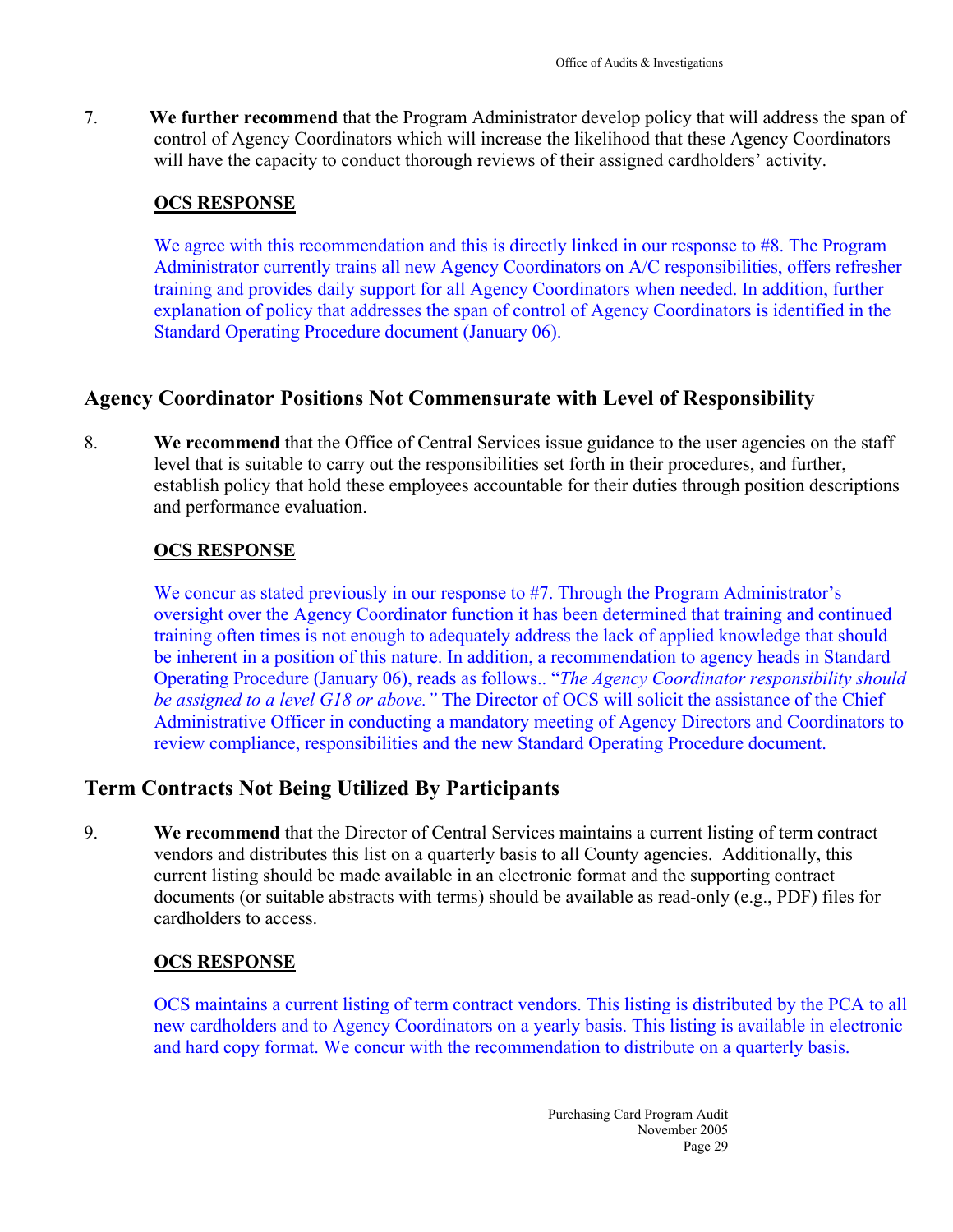## **Split Purchase Transactions**

10. **We recommend** that the Director of Central Services communicate to Agency Coordinators their responsibility in conducting a thorough review of their assigned cardholders, including their responsibility to detect split purchases, before authorizing payment for cardholders' transactions.

## **OCS RESPONSE**

We are in partial agreement with this recommendation. We agree that the responsibilities of the Agency Coordinator should be communicated to them in training and in written format. We also believe that these responsibilities be communicated from the Agency's Director level. We believe that proper oversight, necessary controls and the true success of the Purchasing Card programs needs to begin at the Director level within each agency. The responsibilities of the Agency Coordinator are further clarified in the Standard Operating Procedure document (January 06). The Director of OCS will communicate the need to Agency Directors for their consistent involvement.

## **Rebate Management**

11. **We recommend** that the Director of Central Services implement procedures that would ensure that all rebates received by the bank are recalculated for accuracy and that the Purchasing Card Program takes advantage of available rebate incentives.

#### **OCS RESPONSE**

Currently rebate incentives are being taken advantage of monthly by ensuring payment is received by the bank within identified time thresholds. The current practice is to approve the bank request for payment within 24hours of receipt of invoice into our office. As a result of the dissatisfaction with Bank One, OCS researched the market for banking sources and is finalizing the agreement between JPMorganChase and the County. We decided to go with JPMorgan due to increased efficiencies in customer service and the availability of certain items including information over Rebate management.

## **Improper Document Retention/Support for Purchase Card Transactions**

12. **We recommend** that the Director of Central Services reiterate to Department Heads and their appropriate staff the importance of complying with the Program Manual's purchase support documentation requirement and its document retention policy, and remove participants from the program who continue to neglect these requirements.

#### **OCS RESPONSE**

We agree with this recommendation in its entirety as stated in our response to #8. We are requesting the support of the Chief Administrative Officer. We agree that the Agency's should risk the lost of purchasing card privileges due to non-compliance.